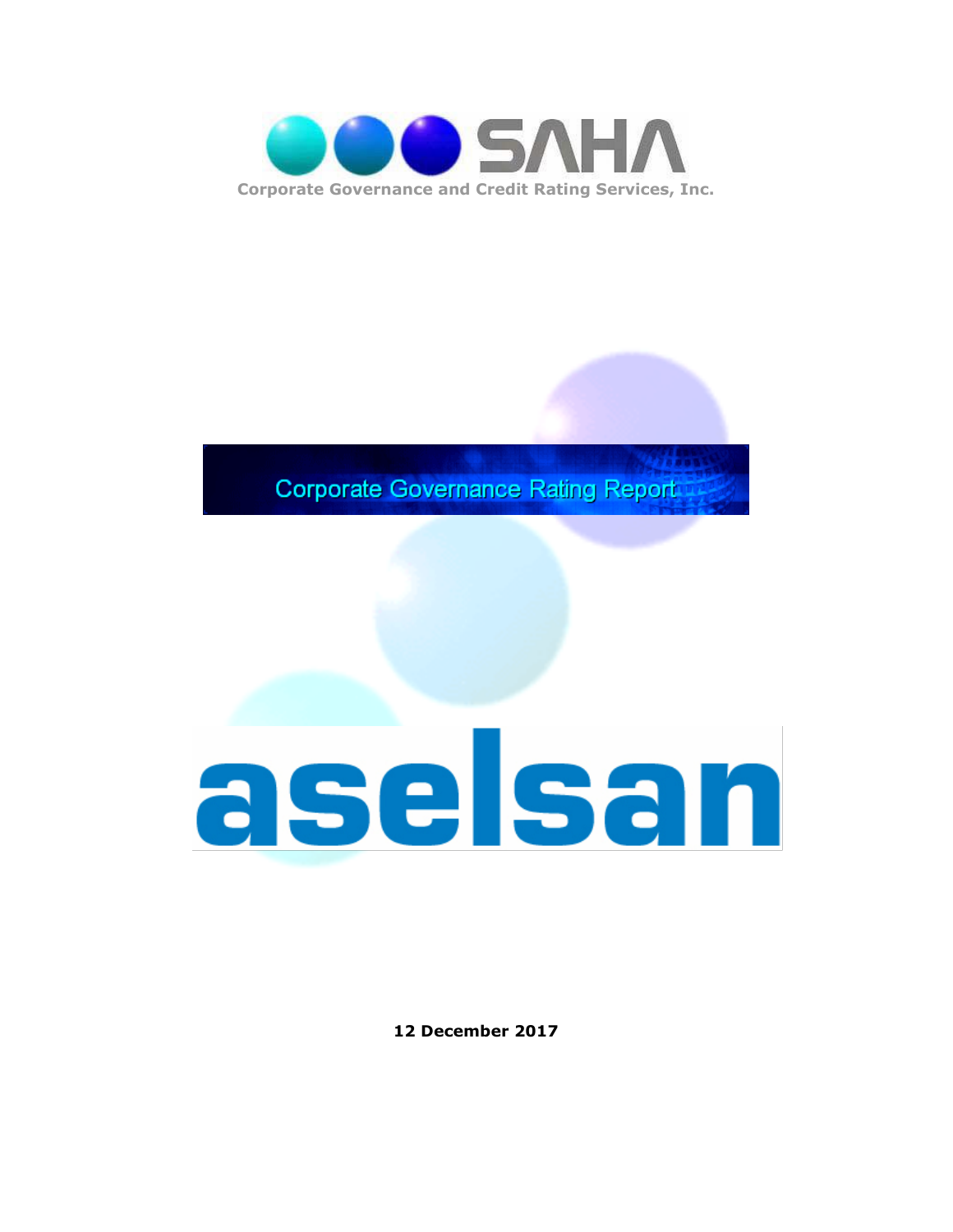#### **CONTENTS**

|                                | Rating and Executive Summary                                                                                                                                                                                                                                                                                                                   |  |    |    |  |    |  |  | 3                                     |
|--------------------------------|------------------------------------------------------------------------------------------------------------------------------------------------------------------------------------------------------------------------------------------------------------------------------------------------------------------------------------------------|--|----|----|--|----|--|--|---------------------------------------|
|                                | Rating Methodolgy                                                                                                                                                                                                                                                                                                                              |  |    |    |  |    |  |  | 6                                     |
|                                | Company Overview                                                                                                                                                                                                                                                                                                                               |  |    |    |  |    |  |  | 7                                     |
|                                | <b>SECTION 1: SHAREHOLDERS</b>                                                                                                                                                                                                                                                                                                                 |  |    |    |  |    |  |  | 9                                     |
|                                | Facilitating the Exercise of Shareholders' Statutory Rights<br>Shareholders' Right to Obtain and Evaluate Information.<br>Minority Rights<br><b>General Assembly Meeting</b><br>Voting Rights.<br>Dividend Rights<br><b>Transfer of Shares</b>                                                                                                 |  |    |    |  |    |  |  | 9<br>10<br>10<br>10<br>11<br>12<br>12 |
|                                | SECTION 2: PUBLIC DISCLOSURE AND TRANSPARENCY .                                                                                                                                                                                                                                                                                                |  |    |    |  |    |  |  | 13                                    |
|                                | Corporate Web Site<br>Annual Report.<br>External Audit.                                                                                                                                                                                                                                                                                        |  |    |    |  |    |  |  | 13<br>14<br>15                        |
|                                | <b>SECTION 3: STAKEHOLDERS.</b>                                                                                                                                                                                                                                                                                                                |  |    |    |  |    |  |  | 16                                    |
|                                | Company Policy Regarding Stakeholders<br>Stakeholders' Participation in the Company Management.<br>Company Policy on Human Resources<br>Relations with Customers and Suppliers<br>Ethical Rules & Social Responsibility<br>Sustainability .                                                                                                    |  | ä, | ¥. |  |    |  |  | 16<br>16<br>17<br>17<br>18<br>18      |
| SECTION 4: BOARD OF DIRECTORS. |                                                                                                                                                                                                                                                                                                                                                |  |    |    |  | 19 |  |  |                                       |
|                                | Functions of the Board of Directors.<br>Principles of Activity of the Board of Directors<br>Structure of the Board of Directors .<br>Conduct of the Meetings of the Board of Directors.<br>Committees Established Within the Board of Directors<br>Remuneration of the Board of Directors and Managers<br>With Administrative Responsibility . |  |    |    |  |    |  |  | 19<br>19<br>20<br>20<br>21<br>22      |
|                                | <b>Rating Definitions</b>                                                                                                                                                                                                                                                                                                                      |  |    |    |  |    |  |  | 24                                    |
| Disclaimer                     |                                                                                                                                                                                                                                                                                                                                                |  |    |    |  |    |  |  | 25                                    |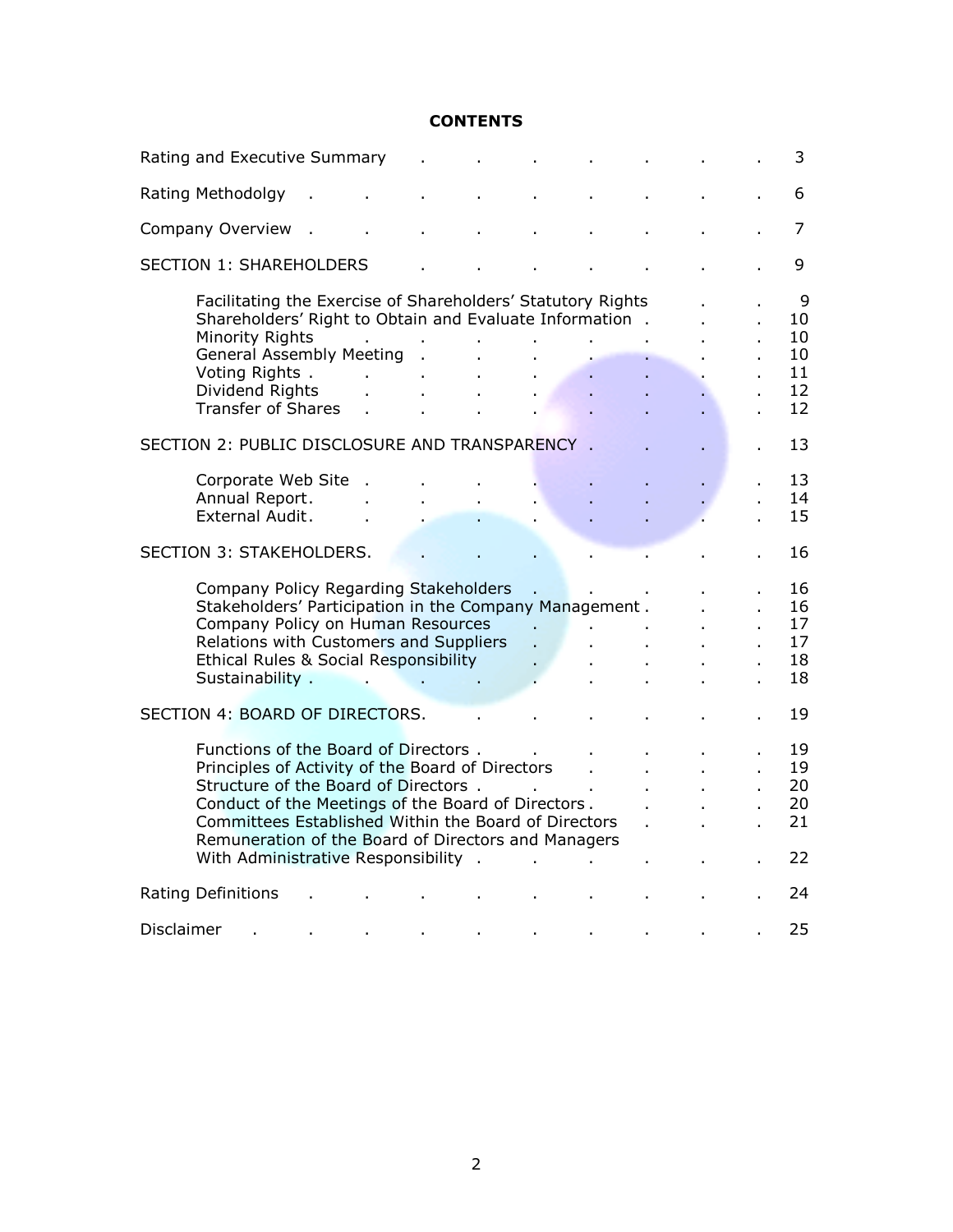**Rating and Executive Summary** 

## **ASELSAN ELEKTRONİK SAN. VE TİC. A.Ş.**



### **EXECUTIVE SUMMARY**

This report on rating of Aselsan Elektronik San. ve Tic. A.Ş.'s (Aselsan) compliance with Corporate Governance Principles is prepared upon conclusions following detailed analysis of the Company. Our rating methodology (page 6) is based on the Capital Markets Board's (CMB) "Corporate Governance Principles".

Aselsan is rated with **9.20** as a result of the Corporate Governance study done by SAHA. Company's corporate governance rating is revised as above in consideration with the importance given by Aselsan to corporate governance principles, its willingness to carry out the continuous and dynamic process and improvements which had been initiated in this direction.

Furthermore, SAHA publishes (annually) the World Corporate Governance Index (WCGI) which ranks countries in terms of their level of compliance with corporate governance principles as well as their germane institutions, rules, codes, and regulations together with international standards and indices which evaluate countries in a vast array of areas such as transparency, corruption, ease of doing business, etc.. Aselsan is analyzed as a Turkish company and Turkey takes place at the top classification of the WCGI which is Group 1. Details of the World Corporate Governance Index (WCGI) published by SAHA on July 21, 2017 can be accessed at [http://www.saharating.com.](http://www.saharating.com/)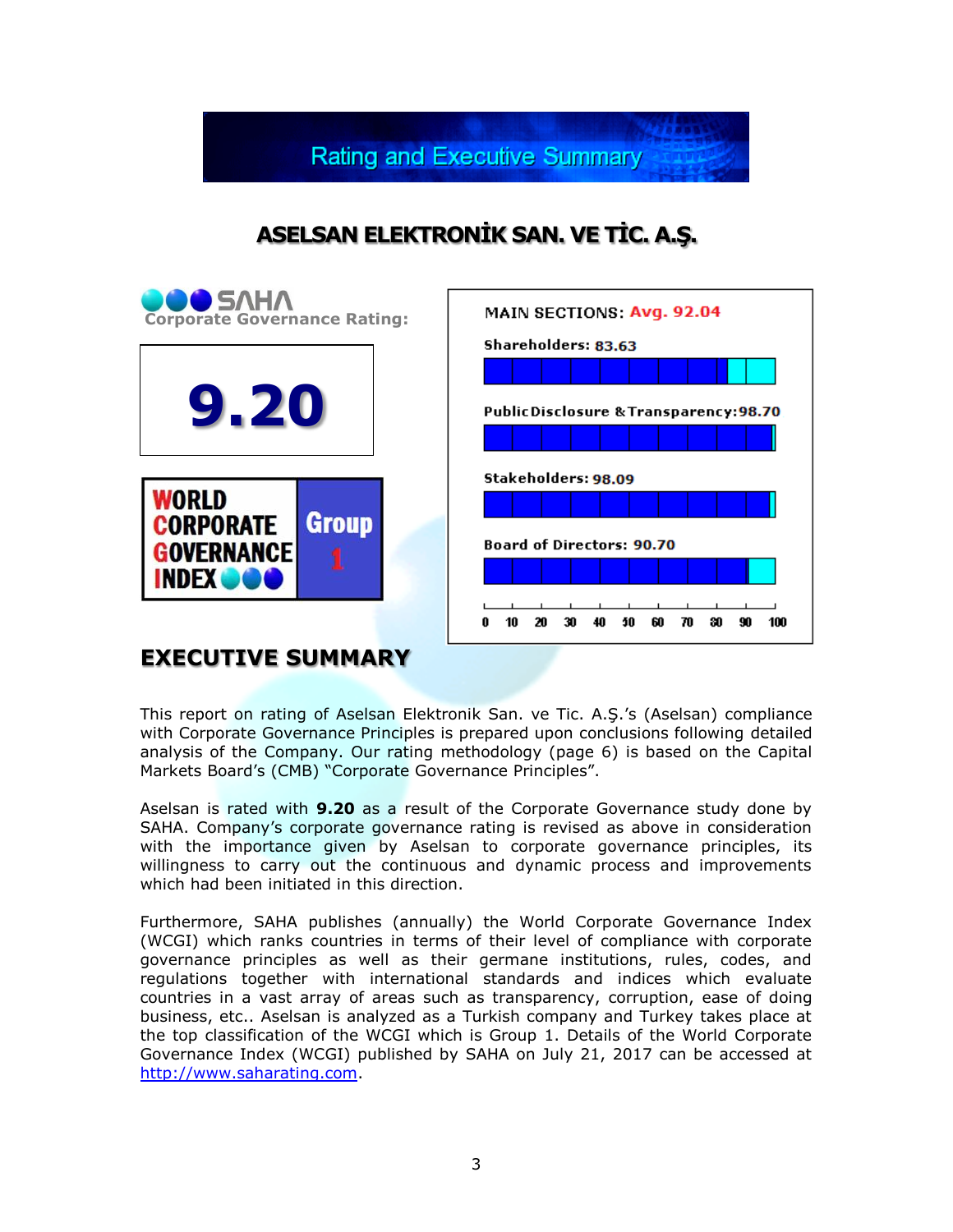Aselsan is rated with **8.36** under the **Shareholders** heading. Exercise of shareholders' rights complies with the legislation and articles of association, and measures have been taken to ensure the exercise of these rights. Shareholder relations are carried out by the "Investor Relations Department". All kinds of information about the Company required by the legislation are provided in a complete, timely, honest, and diligent manner. The disclosure policy is submitted to the general assembly meeting and disclosed to the public. Utmost care is given to the exercise of minority rights. However, minority rights are not recognized for shareholders who hold an amount less than one-twentieth of the share capital, and the Company has adopted exactly the rate foreseen in the legislation for listed companies. All procedures prior to the general assembly meeting as well as the conduct of the meeting comply with the legislation, rules and regulations. There is a publicly disclosed, consistent dividend policy of the Company. Aselsan has established a policy on donations and grants and announced it to public on its web site. As per the articles of association, holders of Group A shares have the privilege on board nominations and there are restrictions on transfer of such shares.

Aselsan attained **9.87** under the **Public Disclosure and Transparency** chapter. There is a comprehensive web site that includes all information listed in the Corporate Governance Principles pertinent to "Public Disclosure". Public announcements are made in accordance with the CMB and Borsa Istanbul A.Ş. (BIST) rules and regulations. A remuneration policy is established and disclosed to public on the corporate web site. The annual report is also comprehensive and informative. There is no ultimate controlling individual shareholder over 5% in the Company's capital structure. Benefits provided to board members are explained on individual basis in the annual report, but those of senior executives are disclosed collectively. Disclosure on individual basis is essential as per the Principles.

On the topic of **Stakeholders**, Aselsan scored **9.81**. Aselsan guarantees the rights of stakeholders in line with the legislation and mutual agreements, and in case of violation, enables an effective and speedy compensation. A written compensation policy for the employees, code of ethics and human rights policies are established and disclosed to public on the corporate web site. The Company has an efficient and comprehensive human resources policy. Models have been developed to support the participation of stakeholders in the management of the Company, but such models are not included in the articles of association. Various social responsibility projects have been implemented and Aselsan is a constituent of BIST Sustainability Index.

From the perspective of the principles regarding the **Board of Directors**, Aselsan's tally is **9.07**. There is a well communicated Company mission and vision, and the board fulfills all duties regarding Company needs. Chairman of the board and the general manager are not the same person. The board consists of nine members, three of whom are independent. There are no executive members on the board. Each member is entitled to a single vote. CMB criteria are complied with for the appointment of independent members who have each signed a declaration of independence. There are no female members on the board. The Company has not prepared a policy or set a timetable to reach the Corporate Governance Principles' advisory target of 25% female board membership rate. Corporate Governance, Audit, and Early Detection and Management of Risk Committees are established within the board of directors and their working principles are disclosed to public. Principles of remuneration of board members and senior executives are available on the Company's web site. Defects and damages that may be caused by the board members during the execution of their duties have been insured. Benefits provided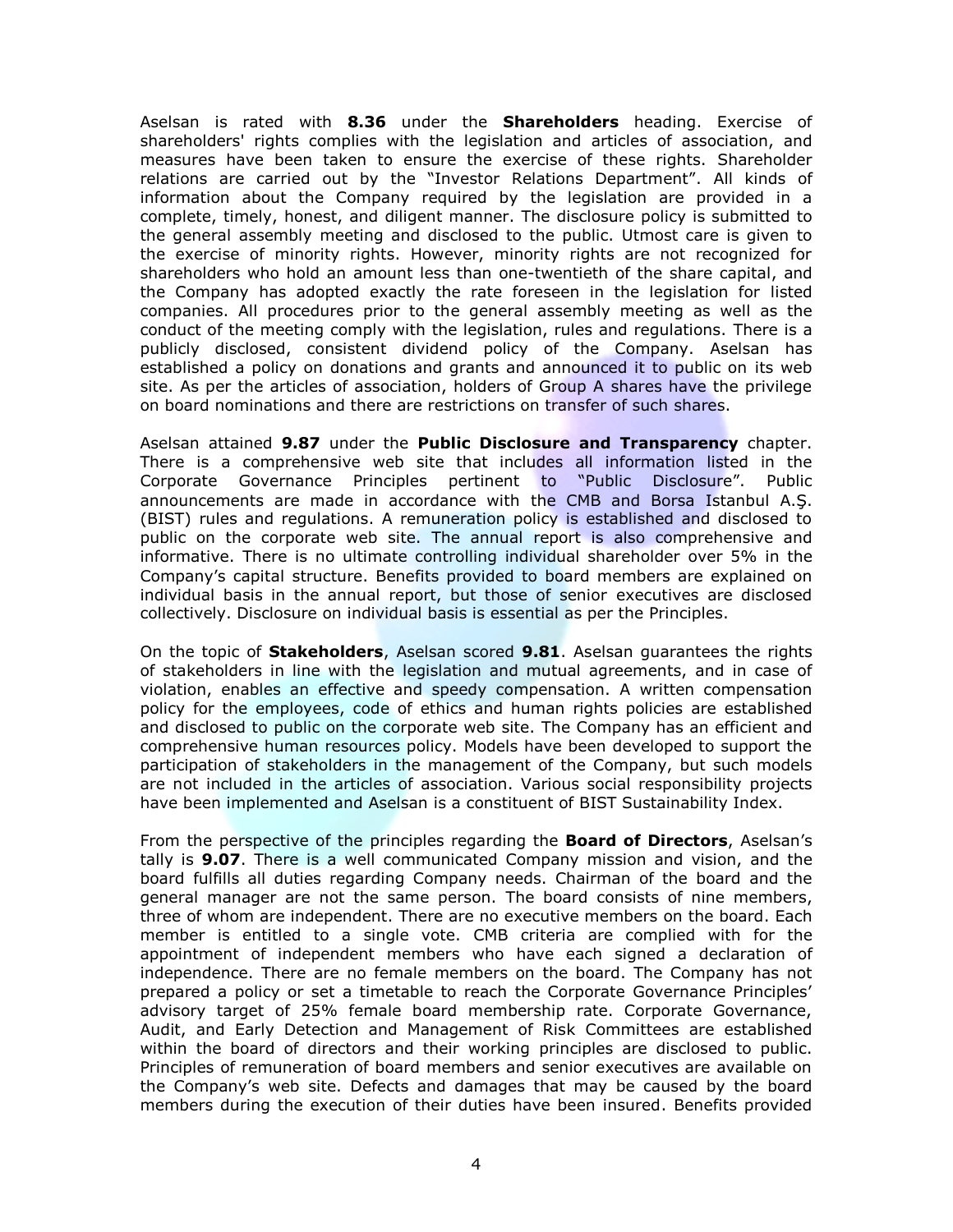to board members are explained on individual basis in the annual report, but those of senior executives are disclosed collectively. Disclosure on individual basis is essential as per the Principles.

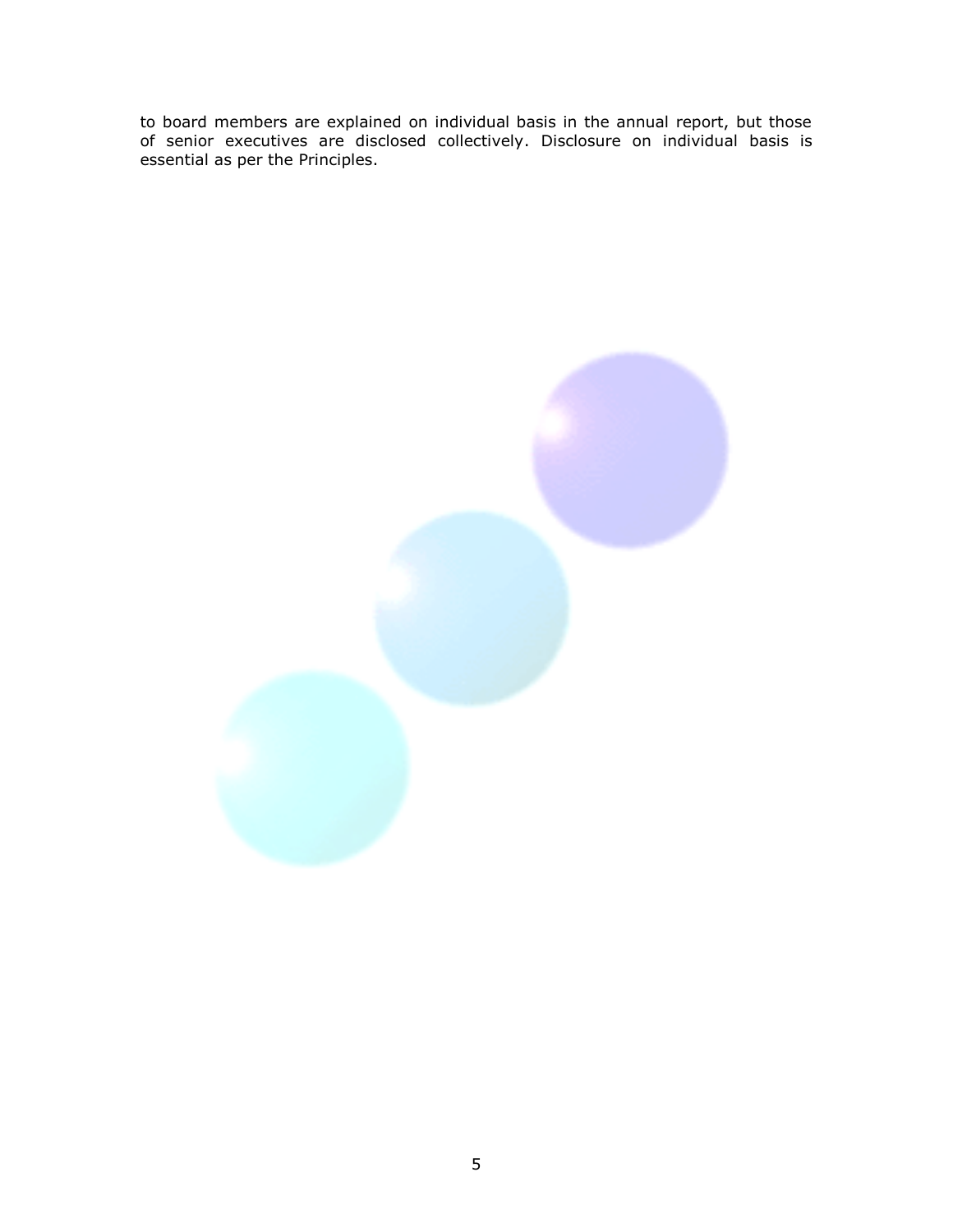

SAHA's methodology for rating the degree of compliance with the Principles of Corporate Governance is based upon the CMB's "Corporate Governance Principles" released on January 2014.

The CMB based these principles on the leading work of The World Bank, The Organization of Economic Cooperation and Development (OECD), and the Global Corporate Governance Forum (GCGF) which has been established in cooperation with the representatives of the preceding two organizations and private sector. Experts and representatives from the CMB, Borsa Istanbul and the Turkish Corporate Governance Forum have participated in the committee that was established by the CMB for this purpose. Additionally; many qualified academicians, private sector representatives as well as various professional organizations and NGOs have stated their views and opinions, which were added to the Principles after taking into account country specific issues. Accordingly, these Principles have been established as a product of contributions from all highlevel bodies.

Certain applications of the Principles are based on "comply or explain" approach and others are mandatory. However, the explanation concerning the implementation status of the Principles, if not detailed reasoning thereof, conflicts arising from inadequate implementation of these Principles, and explanation on whether there is a plan for change in the Company's governance practices in future should be mentioned in the annual report and disclosed to public.

The Principles consist of four main sections: shareholders, public disclosure and transparency, stakeholders, and the board of directors.

Based on these Principles, the SAHA Corporate Governance Rating methodology features around 330 subcriteria. During the rating process, each criterion is evaluated on the basis of information provided by the Company officials and disclosed publicly. Some of these criteria can be evaluated by a simple YES/NO answer; others require more detailed analysis and examination.

SAHA assigns ratings between 1 (weakest) and 10 (strongest). In order to obtain a rating of 10, a company should be in full and perfect compliance with the Principles (see Rating Definitions, p.24).

To determine the total rating score for each main section parallel to the CMB's Corporate Governance Principles, SAHA allocates the following weights:

Shareholders:**25%** Public Disclosure and Transparency: **25%** Stakeholders: **15%** Board of Directors: **35%**

To determine the final overall rating, SAHA utilizes its proprietary methodology which consists of subsection weightings and weightings for the criteria there under. A separate rating is assigned to each one of the main sections as well.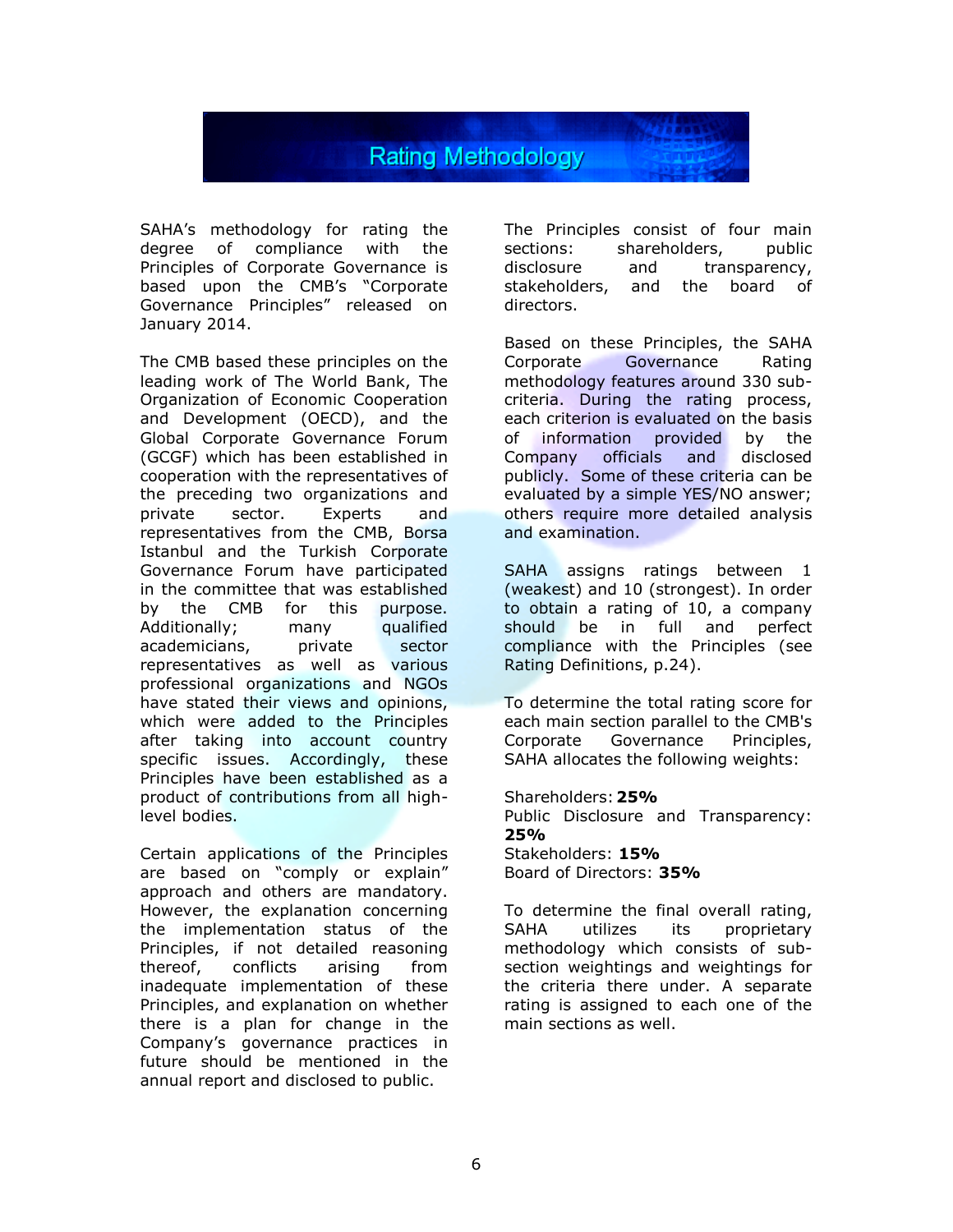**Company Overview** 

| Aselsan Elektronik San. ve Tic. A.Ş.                       |                                                                                                          |  |  |
|------------------------------------------------------------|----------------------------------------------------------------------------------------------------------|--|--|
| aselsan                                                    | <b>Chairman of the Board</b><br>İbrahim Özkol<br><b>General Manager</b><br><b>Faik Eken</b>              |  |  |
| P.K.: 1<br>06172 Yenimahalle, Ankara<br>www.aselsan.com.tr | <b>Investor Relations Manager</b><br>Pinar Çelebi<br>Tel: (0 312) 592 12 42<br>aselsan.ir@aselsan.com.tr |  |  |

Aselsan was established as a joint stock company at the end of 1975 under the leadership of the Turkish Armed Forces Foundation. Aselsan is the largest defense electronics company of Turkey whose capability/product portfolio comprises communication and information technologies, radar and electronic warfare, electrooptics, avionics, unmanned systems, land, naval and weapon systems, air defense and missile systems, command and control systems, transportation, security, traffic, automation and medical systems. Today Aselsan has become an indigenous products exporting company, investing in international markets through various cooperation models with local partners and listed as one of the top 100 defense companies of the world (Defense News Top 100).

Aselsan commenced its production activities in Macunköy, Ankara facilities in early 1979. Based on the investment and production requirements of projects carried out, the Company is organized in five main Business Sectors: Communication & Information Technologies; Microelectronics, Guidance & Electro-Optics; Defense Systems Technologies; Radar & Electronic Warfare Systems and Transportation, Security, Energy & Automation Systems. The Company carries out its production and engineering activities at Macunköy, Akyurt, Gölbaşı and Teknokent facilities and the headquarters is located in Macunköy, Ankara.

Within the framework of the Capital Markets Law and other legal regulations and provisions of the articles of association and as per the resolutions of the general assembly meeting, in 2017; It has been decided to distribute a gross amount of TL 75,500,000 (7.55 Kuruş per 1 TL share, 7.55% gross on issued capital) of the profit obtained from the operations of the year 2016 (net TL 64,175,000 - 6.4175 Kuruş per 1 TL share, net 6.4175% over issued capital) to the shareholders as cash dividend.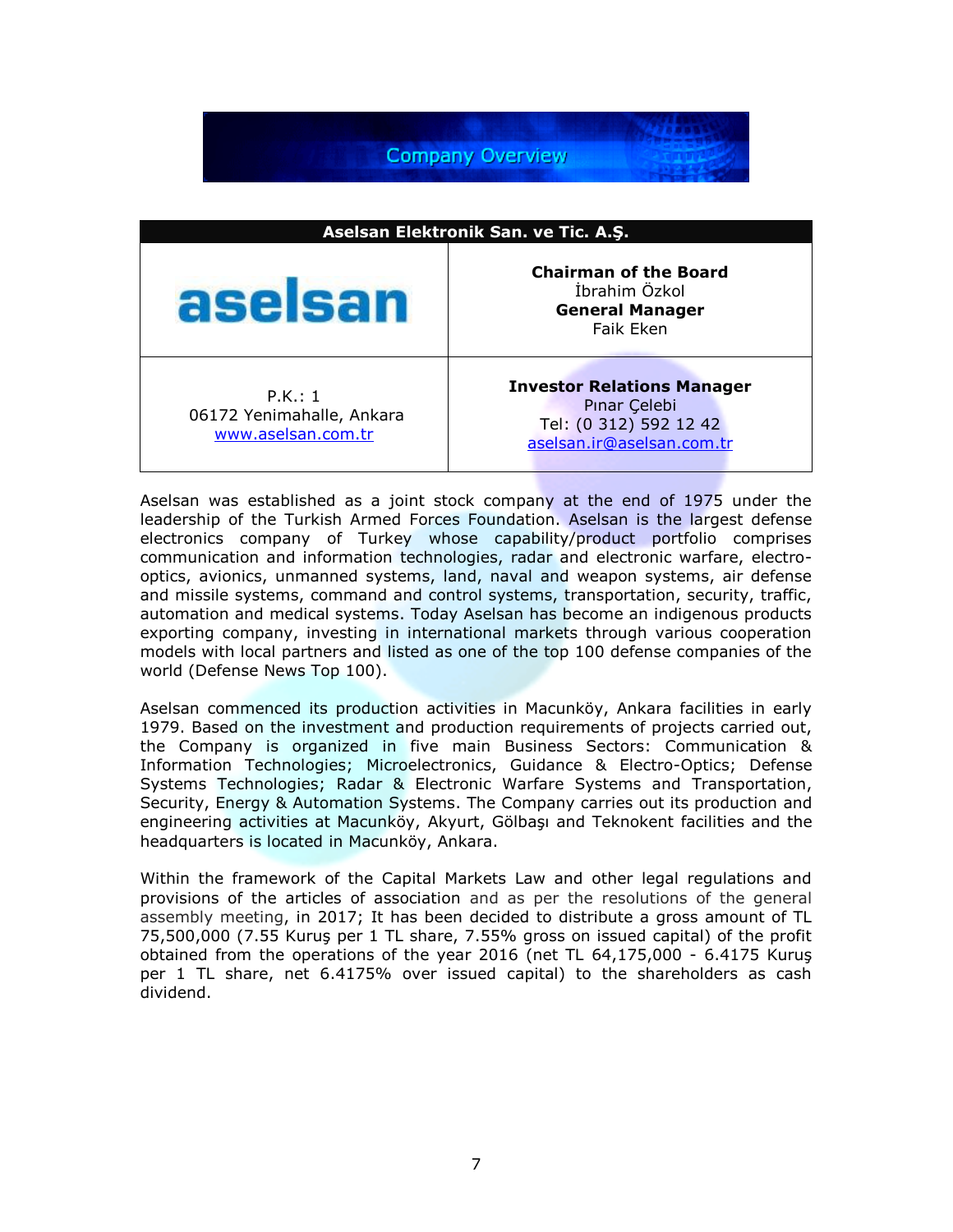Aselsan held its 15.46% initial public offering on May 21, 1990 and as of the date of the report, the Company shares are traded on BIST with a free float ratio of 15.42%. Aselsan's controlling shareholder is the Turkish Armed Forces Foundation with a rate of 84.58% of the capital.

| Capital Structure of Aselsan Elektronik San. ve Tic. A.S. |                         |         |  |  |
|-----------------------------------------------------------|-------------------------|---------|--|--|
| <b>Shareholder</b>                                        | <b>Share Value (TL)</b> | Share % |  |  |
| <b>Turkish Armed Forces Foundation</b>                    | 845,825,624.46          | 84.58   |  |  |
| Free Float                                                | 154,174,375.54          | 15.42   |  |  |
| <b>Total</b>                                              | 1,000,000,000.00        | 100.00  |  |  |

The Company shares are traded under "ASELS" code at BIST National Market and Aselsan is a constituent of BIST All Shares (XUTUM), BIST Technology (XUTEK), BIST 100-30 (XYUZO), BIST 100 (XU100), BIST 50 (XU050), BIST 30 (XU030), BIST Stars (XYLDZ), BIST Dividend (XTMTU), BIST Corporate Governance (XKURY), BIST Sustainability (XUSRD) and BIST Ankara (XSANK) indices.

The board of directors of the Company is composed as follows:

| Aselsan Elektronik San. ve Tic. A.Ş. Board of Directors |                                                                                                                    |  |  |  |
|---------------------------------------------------------|--------------------------------------------------------------------------------------------------------------------|--|--|--|
| <b>Name</b>                                             | Title                                                                                                              |  |  |  |
| <b>İBRAHİM ÖZKOL</b>                                    | Chairman & Independent Member                                                                                      |  |  |  |
| MUSTAFA MURAT SEKER                                     | Vice-chairman                                                                                                      |  |  |  |
| ZİYA AKBAŞ                                              | <b>Independent Member</b><br>Audit Committee Chairman<br>Early Detection and Management of Risk Committee Chairman |  |  |  |
| ERCÜMEND ARVAS                                          | <b>Independent Member</b><br><b>Audit Committee Member</b><br>Corporate Governance Committee Chairman              |  |  |  |
| <b>BAYRAM GENÇCAN</b>                                   | Member<br>Early Detection and Management of Risk Committee Member                                                  |  |  |  |
| <b>HALUK GÖRGÜN</b>                                     | Member<br>Corporate Governance Committee Member                                                                    |  |  |  |
| EMİN SAMİ ÖRGÜÇ                                         | Member<br>Corporate Governance Committee Member                                                                    |  |  |  |
| <b>ERCAN TOPACA</b>                                     | Member                                                                                                             |  |  |  |
| <b>MURAT ÜÇÜNCÜ</b>                                     | Member                                                                                                             |  |  |  |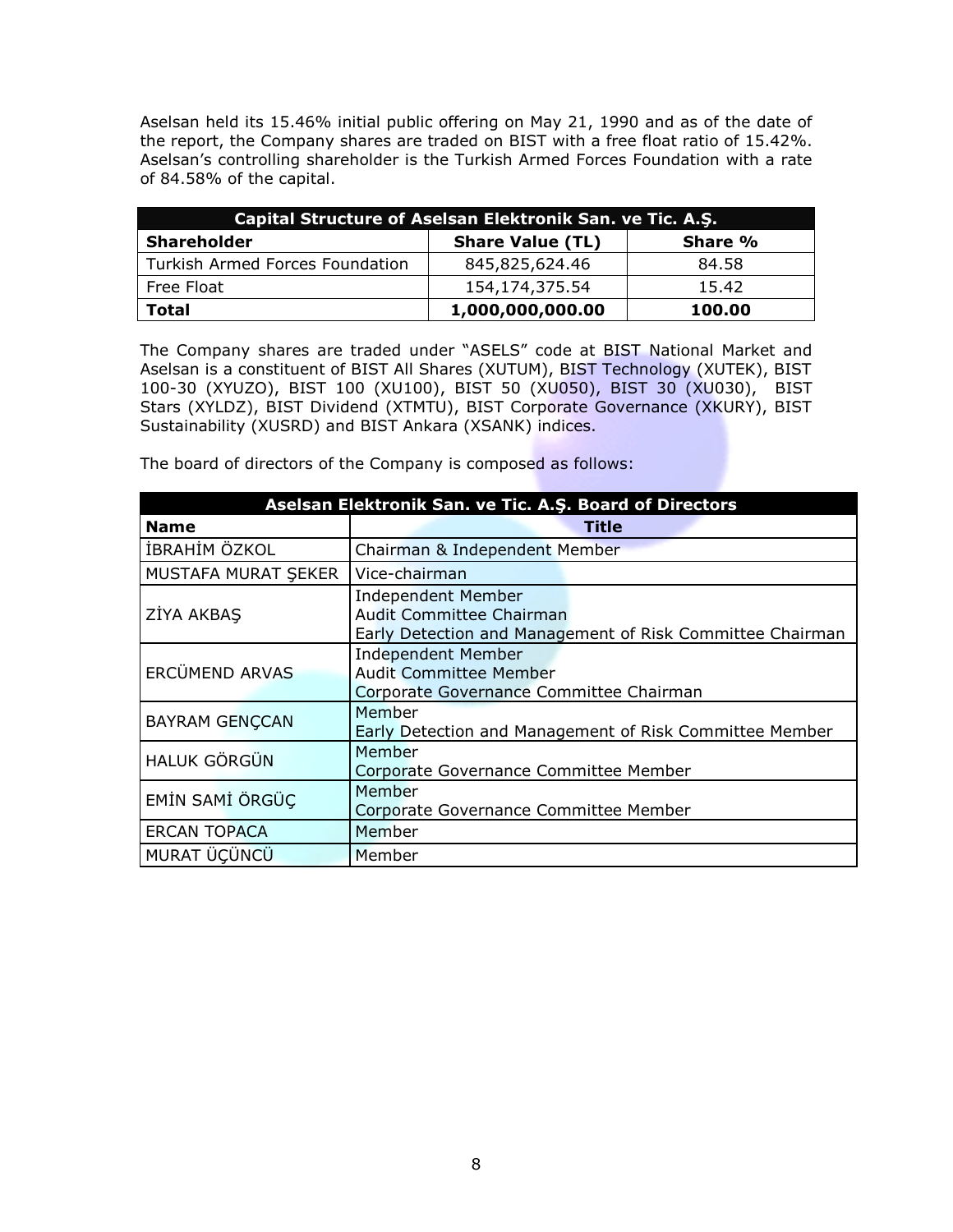# **SECTION 1: SHAREHOLDERS**



#### **SYNOPSIS**

| $\div$     | Equal treatment of shareholders                                                                                                 |
|------------|---------------------------------------------------------------------------------------------------------------------------------|
| $\ddot{}$  | Unrestricted shareholder rights to<br>obtain and evaluate information                                                           |
| $\div$     | Disclosure policy is submitted to<br>general assembly meeting and<br>disclosed to public                                        |
| $\ddagger$ | Voting rights are facilitated                                                                                                   |
| ٠          | General assembly meetings are<br>conducted in compliance with<br>the legislation                                                |
| ┿          | A disclosure document relating to<br>agenda items of the general<br>assembly meeting is prepared                                |
| ╋          | Policy on donations and grants<br>approved<br>at the<br>general<br>assembly meeting and disclosed<br>to public                  |
|            | A specific and consistent dividend<br>distribution policy established                                                           |
|            | Minority rights are not recognized<br>for shareholders who possess an<br>amount less than one-twentieth<br>of the share capital |
|            | Holders of Group A shares have<br>privilege on board nominations<br>and transfer of these shares is<br>subject to approval      |

#### **1.1. Facilitating the Exercise of Shareholders' Statutory Rights:**

An Investor Relations Department is established in order to carry out the shareholder relations activities in Aselsan. The department manager, Ms. Pınar Çelebi is the holder of Capital Market Activities Advance Level and

Corporate Governance Rating Specialist Licenses.

Investor Relations Department plays an active role in protecting and facilitating shareholders' rights and in particular the right to obtain and review information, and its duties are as follows:

- a. To ensure that the records relating to the written correspondence with the investors and other information are kept in a healthy, safe and updated manner.
- b. To respond to the queries of the shareholders requesting written information on the Company.
- c. To ensure the general assembly meeting is held in compliance with the applicable legislation, articles of association and other Company by-laws.
- d. To prepare the documents that might be used by shareholders in the general assembly meeting.
- e. To supervise the fulfillment of the obligations arising from capital markets legislation including all corporate governance and public disclosure matters.

Investor Relations Department submits a report to the board of directors at least once a year on its conducted activities.

Information and explanations that may affect use of shareholders' rights are available and up to date on the corporate web site.

Investors and capital market participants such as financial analysts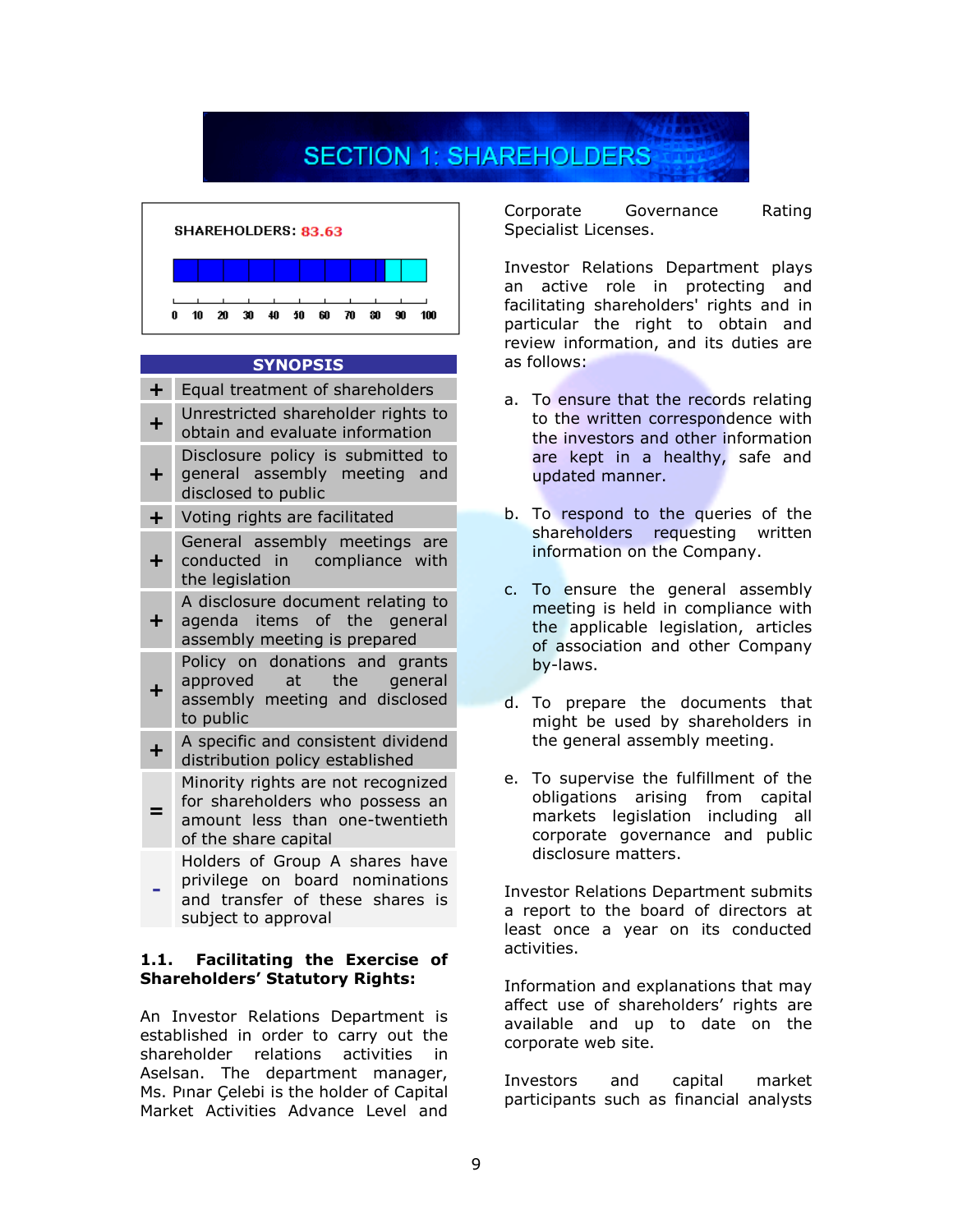are directed to the Investor Relations Department. The presentations and reports which are disclosed at briefings held with certain group of investors are disclosed on the corporate web site for the benefit of small investors as well and announced via material disclosures.

#### **1.2. Shareholders' Right to Obtain and Evaluate Information:**

Since the Turkish Commercial Code (TCC) No. 6102 regulates shareholders' right to request from the general assembly meeting the assignment of a special auditor for the inspection and disclosure of the financial status, and due to the reason that the law and the relevant legislation are considered for the issues not present in the articles of association of the Company, there is no respective provision with regard to this issue in the articles of association. No such request was made by the shareholders within the reporting period.

All kinds of information about the Company required by the legislation are provided in a complete, timely, honest, and diligent manner and there is no fine or warning received in this regard.

The Company has established its disclosure policy and submitted it to the attention of shareholders at the general assembly meeting and disclosed it to public on the corporate web site.

#### **1.3 Minority Rights:**

Utmost care is given to the exercise of minority rights. However, minority rights are not recognized for shareholders who hold an amount less than one-twentieth of the share capital, and the Company has adopted exactly the rate foreseen in the legislation for listed companies.

There is no evidence of any conflict of interest between the majority shareholders and that of the Company.

#### **1.4. General Assembly Meeting:**

In addition to the methods of invitation in the legislation and in order to ensure attendance of maximum number of shareholders, the invitation to the general assembly meeting held in 2017 is performed through all means of communication available to the Company in accordance with the Corporate Governance Principles.

All announcements prior to the general assembly meeting included information such as the date and time of the meeting; without any ambiguity, the exact location of the meeting; agenda items of the meeting; the body inviting to the general assembly meeting; and the location where annual report, financial statements and other meeting documents can be examined.

Furthermore, the Company has prepared an informative disclosure document on agenda items.

Commencing from the date of announcement of invitation for the general assembly meeting; the annual report, financial statements and reports, and all other related documents pertaining to the agenda items along with the dividend distribution proposition are made available to all shareholders for examination purposes in convenient locations including the headquarters or branches of the Company, and the electronic media.

Shareholders are informed of the following issues prior to the general assembly meeting via the corporate web site:

a. The total number of shares and voting rights reflecting the Company's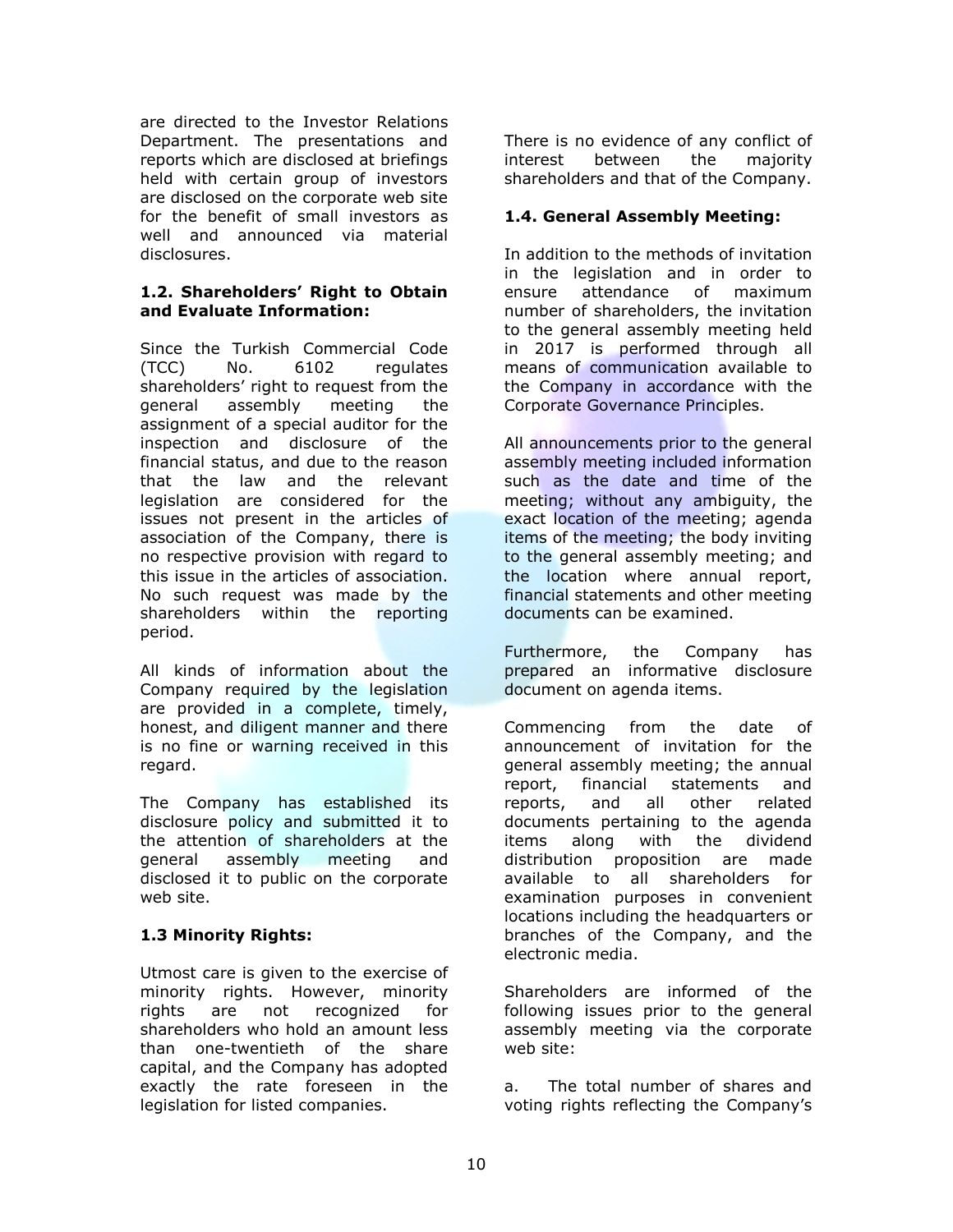shareholding structure as of the date of disclosure, privileged share groups within the Company capital, voting rights and nature of such privileges.

b. Information about the fact that there were no changes in management and activities of the Company and its subsidiaries in the previous fiscal year, or planned for the upcoming fiscal period which can significantly affect the Company operations.

c. Grounds for dismissal and replacement of board members, candidates' backgrounds and tasks carried out in the last decade, the nature and significance level of their relationship with the Company and its related parties, whether they are independent or not, and information on similar issues.

Agenda items were put under a separate heading and expressed clearly in a manner not to result in any misinterpretations. Expressions like "other" and "various" were not used. Information submitted to the shareholders prior to the conduct of the general assembly meeting was related to the agenda items.

Items on the agenda were conveyed in detail and in a clear and understandable way by the chairman of the meeting and shareholders were given equal opportunity to voice their opinions and ask questions. The chairman made sure that each question was answered directly at the meeting provided that they do not constitute a trade secret.

Furthermore, shareholders were informed at the meeting with a separate agenda item if shareholders who have control of the management, members of the board of directors, managers with administrative responsibility, their spouses and up to second degree blood relatives are granted permission to perform acts which would cause conflict of interest with the Company or its subsidiaries, or to compete, and/or to involve in a transaction with an affiliate on behalf himself or someone else or to enter in an unlimited partnership with another company dealing with same type of business.

The members of the board of directors related with those issues of a special nature on the agenda, other related persons, authorized persons who are responsible for preparing the financial statements, auditors and representatives of the external audit company were present to give necessary information and to answer questions at the general assembly meeting.

There were no agenda items for approval due to a lack of consent of the majority of independent board members.

The Company has established a policy on donations and grants and submitted it to the general assembly meeting for approval. Shareholders were informed of donations made within the reporting period.

There is no provision in the articles of association of the Company allowing the attendance of those including stakeholders and media to the general assembly meeting with no voting rights.

#### **1.5. Voting Rights:**

At Aselsan, all shareholders, including those who reside abroad, are given the opportunity to exercise their voting rights conveniently and appropriately.

Within the scope of the provision in the Company's articles of association - Article 8 - under "Board of Directors", [The affairs and management of the Company shall be carried out by the Board of Directors comprising a total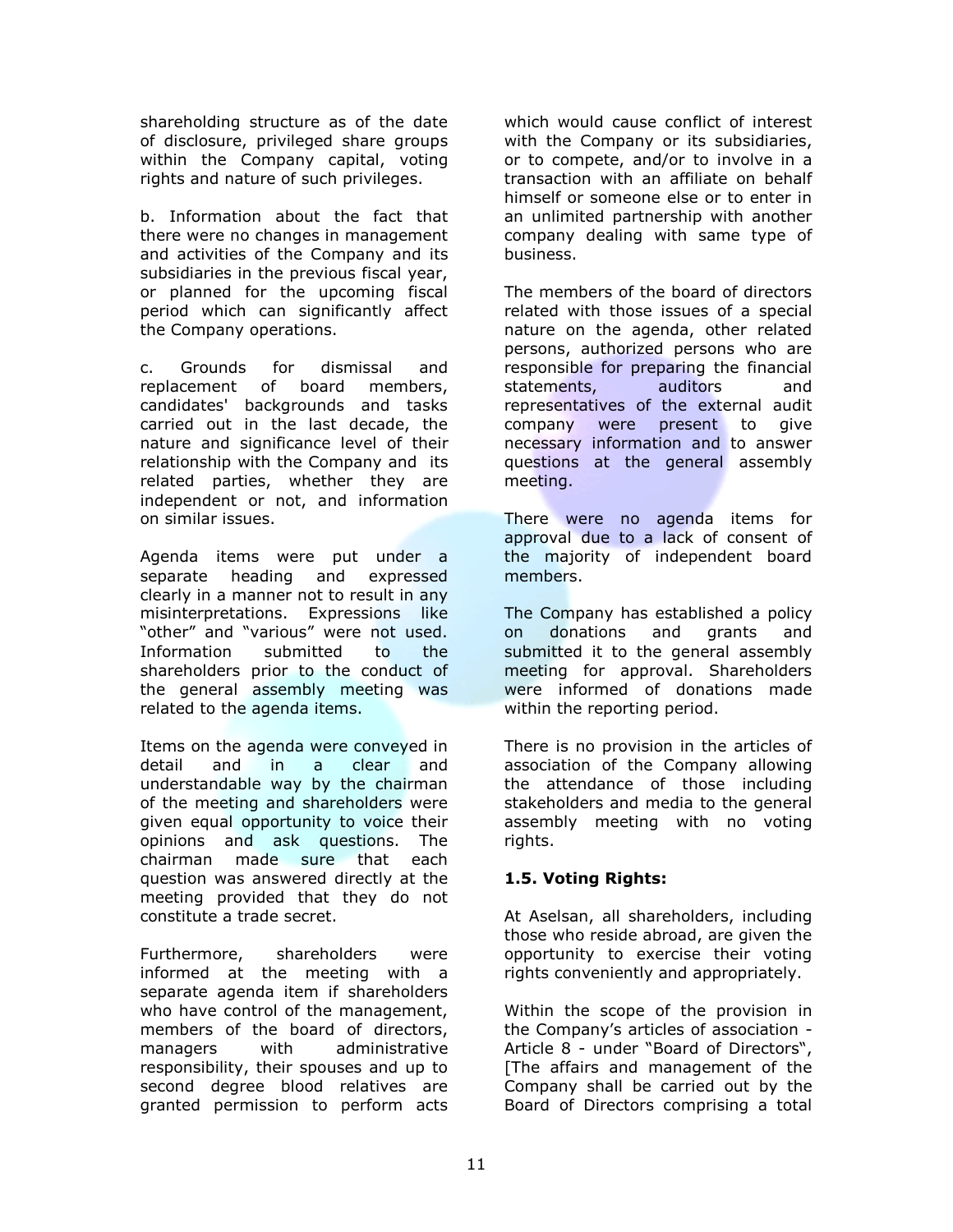of 9 members, 6 members of which shall be elected by the General Assembly as per the provisions of the Turkish Commercial Code among the Group A preferred shareholders or the candidates nominated by them, and 3 members of which shall be elected as independent members under the regulations of the Capital Markets Board.], owners of Group A registered shares have the privilege to nominate candidates to the board.

#### **1.6. Dividend Rights:**

The dividend policy of Aselsan is clearly defined and disclosed to public on the corporate web site. It is submitted to the shareholders' approval at the general assembly meeting and is incorporated in the annual report.

The Company's dividend distribution policy contains minimum information clear enough for investors to predict any future dividend distribution procedures and principles. A balanced policy is followed between the interests of the shareholders and those of the Company. The dividend distribution proposal contained all necessary information.

#### **1.7. Transfer of Shares:**

The articles of association of the Company dictates that "Group A shares shall not be sold or transferred without the consent of the Board of Directors; in the event that these shares are transferred or sold to third parties partially or completely without the consent of the Board of Directors, the Board of Directors is entitled to abstain from recording this sale in the records without stating a reason."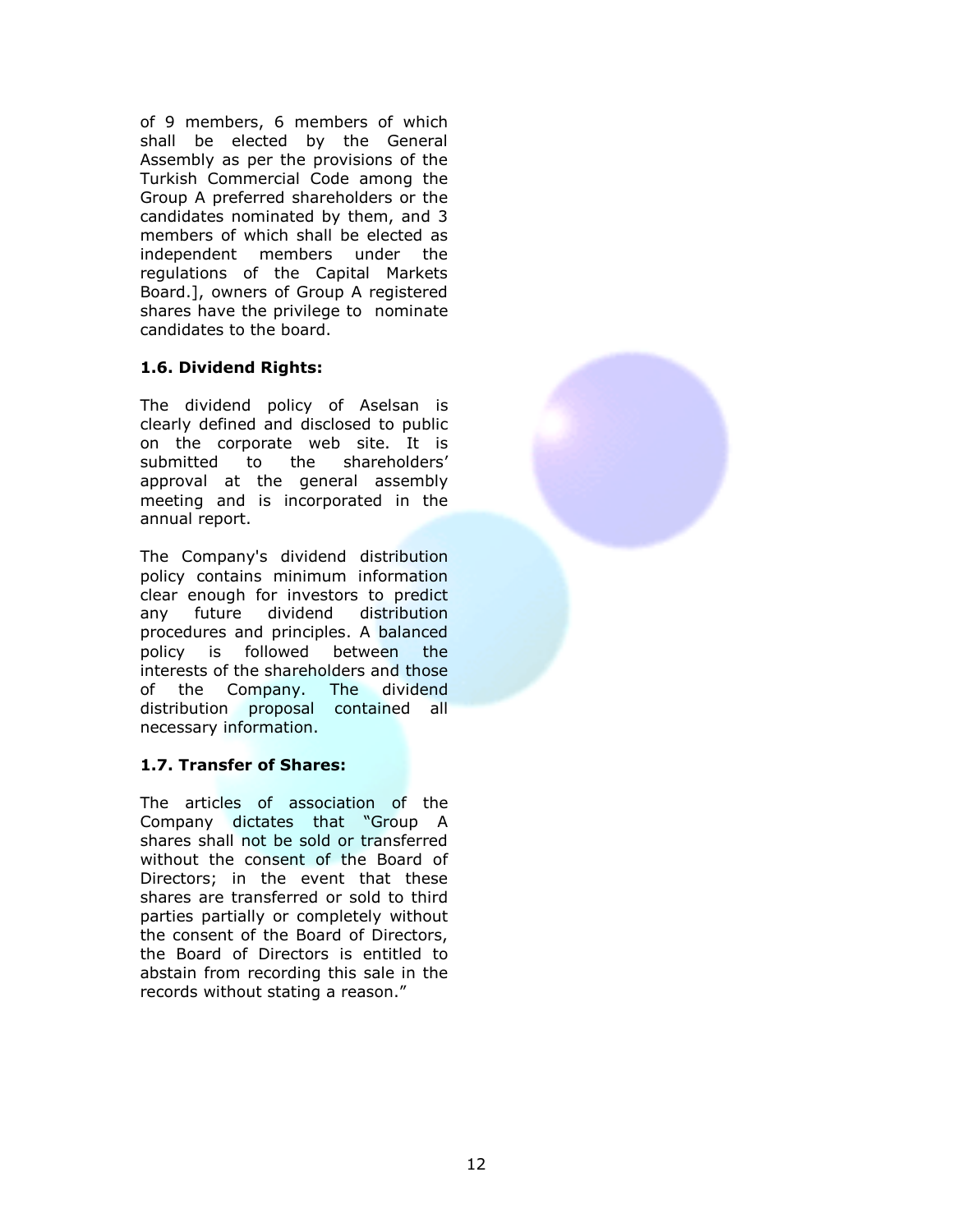## **SECTION 2: PUBLIC DISCLOSURE AND TRANSPARENCY**



#### **SYNOPSIS**

**+** Comprehensive disclosure policy, disclosed to public on the

- corporate web site
- **+** Comprehensive web site, actively used for public disclosure
- **+** Annual report complies with the legislation, comprehensive and informative
- Important events and
- **+** developments disclosed in accordance with the legislation
- **+** No individual shareholder with a share higher than 5% within the
- capital structure
- **+** English version of the web site for international investors
	- Remuneration policy established
- **+** and disclosed to public on the corporate web site
- **+** Dividend distribution policy disclosed to public via web site
- **=** Benefits provided to board members are explained on individual basis, but those of senior executives are disclosed
- collectively

#### **2.1. Corporate Web Site:**

Company's web site is actively used for disclosure purposes and the information contained therein is timely updated.

Along with the information required to be disclosed pursuant to the legislation, the Company's web site

includes; trade register information, information about latest shareholder and management structure, information on privileged shares, the date and the number of the trade registry gazette on which the changes are published along with the final version of the Company's articles of association, publicly disclosed material information, periodical financial statements, annual reports, prospectuses and circulars, agendas of the general assembly meetings, list of participants and minutes of the general assembly meeting, form for proxy voting at the general assembly meeting, disclosure policy, dividend distribution policy, ethical rules of the Company, frequently asked questions including requests for information, questions and notices, and responses thereof.

In this context, information on at least the last 5 years can be reached on the web site.

84.58% of the issued share capital of Aselsan belongs to the Turkish Armed Forces Foundation. The Foundation holds the management control and there is no individual shareholder with a share higher than 5% within the capital structure.

The information contained on the web site exists also in English for the benefit of international investors and is identical to the Turkish content.

The Company's web site also includes; investor presentations, the donation policy, working principles of the committees, important board resolutions, the vision/mission of the Company established by the board, information on dividend payments and capital increases for the last 5 years,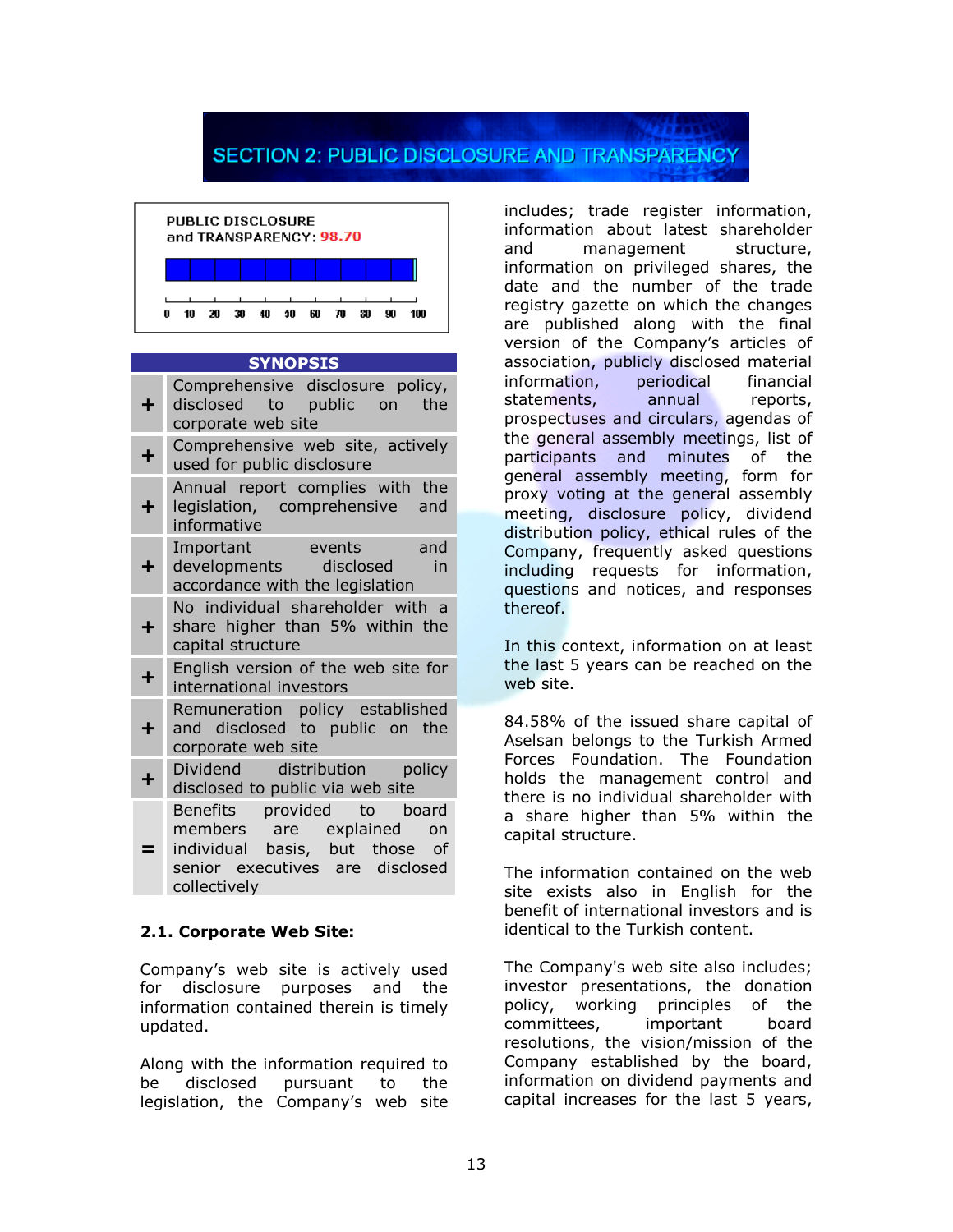news, general assembly meeting internal guidelines, the sustainability report, information on senior management, financial data, main ratio analysis, web site privacy policy, timetable on events/developments which considers investors, and the human resources policy.

#### **2.2. Annual Report:**

Annual report is prepared in detail by the board of directors to provide public access to complete and accurate information on the Company and it covers information such as;

- a. Period covered by the report, the title of the Company, contact information.
- b. The names of the chairman and members serving on the committees along with their assignment dates.
- c. The sectors in which the Company operates and information on its position in these sectors.
- d. Qualifications of the Company's units, general explanations related to their activities and performances, and yearly developments.
- e. Progress on investments, the eligibility status on incentives.
- f. Changes and justifications thereof on the articles of association during the reporting period.
- g. Corporate Governance Principles Compliance Report.
- h. Information on related party transactions.
- i. Other issues not included in the financial statements, but are beneficial for users.
- j. Company's organization, capital and ownership structure.
- k. Benefits provided to staff and workers, information on number of personnel.
- l. Explanations on privileged shares and their amount.
- m. Information about the fact that no board member was involved in any

transactions with the Company on their behalf or someone else within the framework of information provided by the general assembly meeting along with their activities within the scope of restraint of trade.

- n. Research and development activities.
- o. The dividend distribution policy.
- p. Basic ratios on the financial position, profitability and solvency.
- q. Company's financing resources and risk management policies.
- r. Information on major events occurred between the closing of the accounting period and the date of the general assembly meeting where financial statements are evaluated.
- s. All benefits provided to the members of the board of directors.

In addition to the matters specified in the legislation, following information was also given in the annual report:

- a. External duties of board members and executives.
- b. Declaration of independence of the related board members.
- c. Members of the committees within the board, meeting frequency of the committees and their working principles.
- d. Number of board meetings held during the year and status of participation of the members.
- e. Major court cases against the Company and possible consequences.
- f. Information on the fact that there is no cross shareholding in excess of 5% of the capital.
- g. Benefits and vocational training of employees, and other Company activities that give rise to social and environmental results.
- h. Rating results.
- i. Application status of the corporate governance principles as required by the CMB communiqué and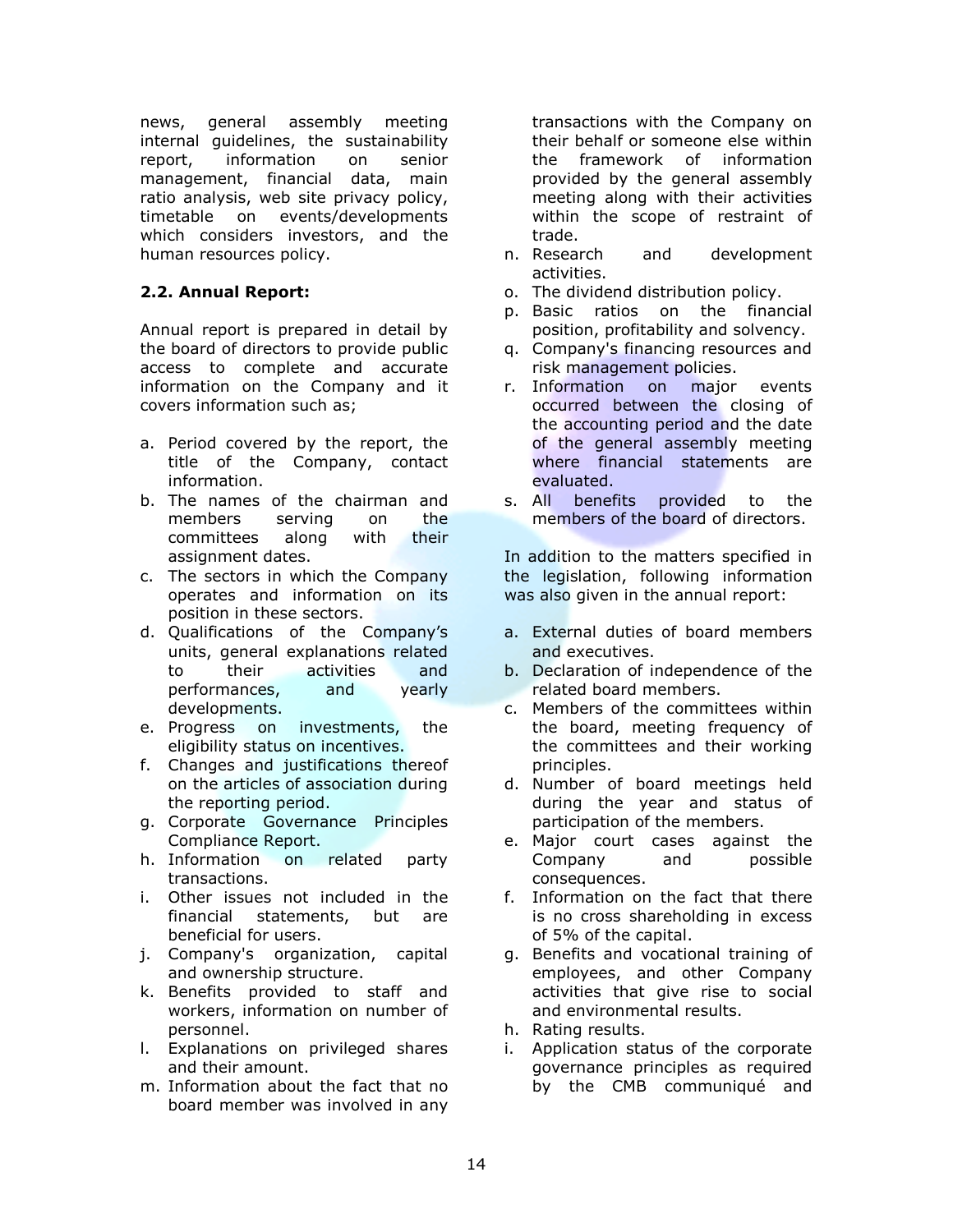explanations on reasons behind any non-compliance.

On the other hand, benefits provided to senior executives are mentioned collectively, but best application of Corporate Governance Principles dictate that this information is given on an individual basis. The trade register number can also be included in the annual report.

#### **2.3. External Audit:**

The external audit of the Company is conducted by Akis Bağımsız Denetim ve Serbest Muhasebeci Mali Müşavirlik A.Ş.

There has not been a situation during the reporting period where the external auditor avoided to express its opinion and not signed the audit report, nor has reported a qualified opinion. It has been declared that there has been no legal conflict between the Company and the external audit firm.

External audit firm and their audit staff did not provide consulting services for a price or free of charge during the audit period. No consulting company in which the external audit firm is in a dominant position either directly or indirectly in management or capital provided any consulting services during the same period.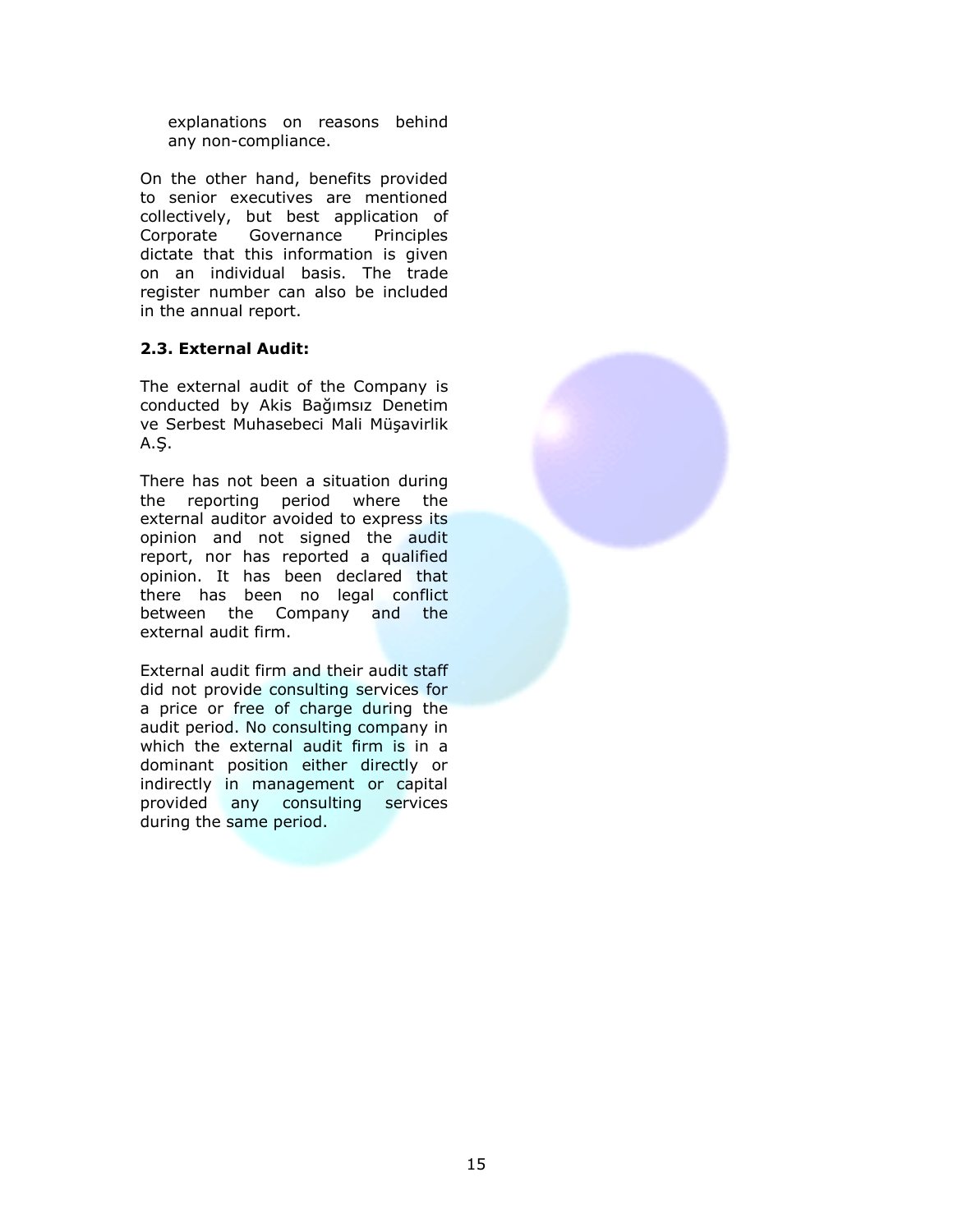# **SECTION 3: STAKEHOLDERS**



#### **SYNOPSIS**

| $\ddagger$ | Measures to safeguard<br>stakeholders' rights are facilitated                                                                                                                             |
|------------|-------------------------------------------------------------------------------------------------------------------------------------------------------------------------------------------|
| $\ddot{}$  | Efficient Human Resources policy                                                                                                                                                          |
| $\ddot{}$  | Stakeholders' views are taken on<br>important decisions that give rise<br>to the results which considers<br>them                                                                          |
| $\ddot{}$  | Code of ethics disclosed to the<br>public                                                                                                                                                 |
| $\ddot{}$  | Human Rights Policy established                                                                                                                                                           |
| $\ddot{}$  | Company is socially and<br>environmentally sensitive and<br>respectful                                                                                                                    |
| ┿          | A written employee compensation<br>policy is established and<br>disclosed to public on the<br>corporate web site                                                                          |
| $\div$     | Social responsibility projects<br>implemented, a sustainability<br>report exists                                                                                                          |
| $\ddot{}$  | Inclusion in BIST Sustainability<br>Index                                                                                                                                                 |
|            | No provision in the articles of<br>association regarding the<br>participation of stakeholders in<br>the management of the Company<br>despite the existence of certain<br>incentive models |

#### **3.1. Company Policy Regarding Stakeholders:**

Aselsan recognizes the rights of stakeholders established by law or through any other mutual agreement. In case the rights of the stakeholders

are not regulated by the relevant legislation and protected by contracts, the Company protects the interest of stakeholders under good faith principles and within the capabilities of the Company. Effective and expeditious compensation is provided in case of violation of the rights.

A written employee compensation policy is established and disclosed to public on the Company's web site.

The corporate web site is also actively used to provide adequate information on policies and procedures towards the protection of stakeholders' rights.

Stakeholders can e-mail any illegal or unethical transactions of the Company. The necessary link is established to communicate these e-mails to the Corporate Governance Committee through the Ethics Committee.

#### **3.2. Stakeholders' Participation in the Company Management:**

Concerning direct participation of stakeholders in management, it was decided for employee representatives to attend to the board of directors meetings at least once a year to submit their opinions, suggestions and requests.

The Corporate Governance Committee proposed to the board of directors that stakeholders' opinions should be taken into consideration before taking important decisions which give rise to consequences for them. Additionally, the Company management has adopted an open door policy for employees. In line with this policy and the Employee Representation Document, all employees can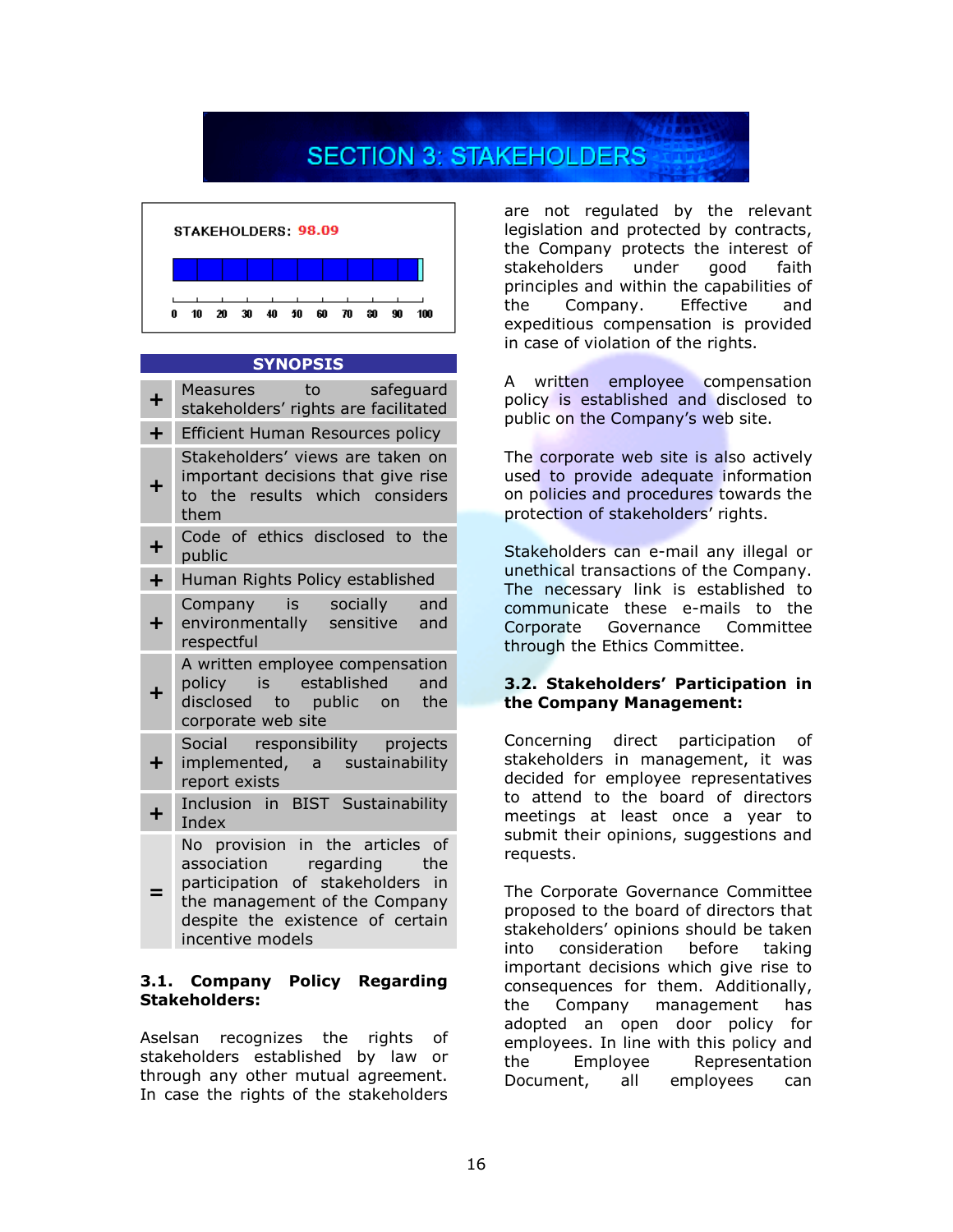communicate their requests, demands and complaints to management.

#### **3.3. Company Policy on Human Resources:**

The Company has a written human resources policy.

Recruitment and career planning policies are based on the principle of equal opportunity for equal qualifications. Recruitment criteria are documented and adhered to.

Employees are treated fairly in the benefits provided and training programs are conducted to increase their knowledge and skills. Performance and remuneration policies are communicated to all employees through Company directives and employee representatives.

No complaints of discrimination have been received from employees during the reporting period. Although there is no trade union in the Company, as per the Human Rights Directive, employees are free to be a member of and/or take on duties at foundations and charitable organizations, associations, scientific and social institutions, the vocational and technical institutions, arts and sports organizations, cooperatives and relief funds.

#### **3.4. Relations with Customers and Suppliers:**

The Company operates with thousands of registered suppliers and a global supply chain. In this context, Aselsan is conscious of being an organization capable of spreading economic, environmental and social benefits targeted by sustainability concept to a wide platform.

Aselsan has taken all necessary precautions to attain customer satisfaction in the sales and marketing of its products and services. Verbal and written communication channels are always available to meet customer needs and demands in the shortest delay and in the most effective manner. In accordance with the risk management process, risks which may cause delays in product or service deliveries are constantly monitored and reported to customers and solutions are developed in cooperation with customers to meet their demands.

The Company provides a raise of consciousness for the environment where all resources are used respectfully and moderately while actualizing its economic objectives such as efficiency, growth and stability together with its stakeholders, and also has the opportunity to transfer the important social objectives of sustainability mission such as employment, equality, safety, education and health to the community with the help of its stakeholders.

Supplier selecting and evaluating scenarios of Aselsan are determined by questioning not only quality and environment standards, but also occupational health and safety conditions. Adopting international standards such as ISO, AS 9100 Quality System Standard, AQAP and CMMI along with national standards in Company activities, makes it possible to use a common language in supplier selection and evaluation stages. Compliance with laws, human rights, and the corporate code of ethics defined by Aselsan are based upon in all these relationships in the supply chain.

Within the framework of protection of trade secrets, care is taken on the confidentiality of information about customers and suppliers.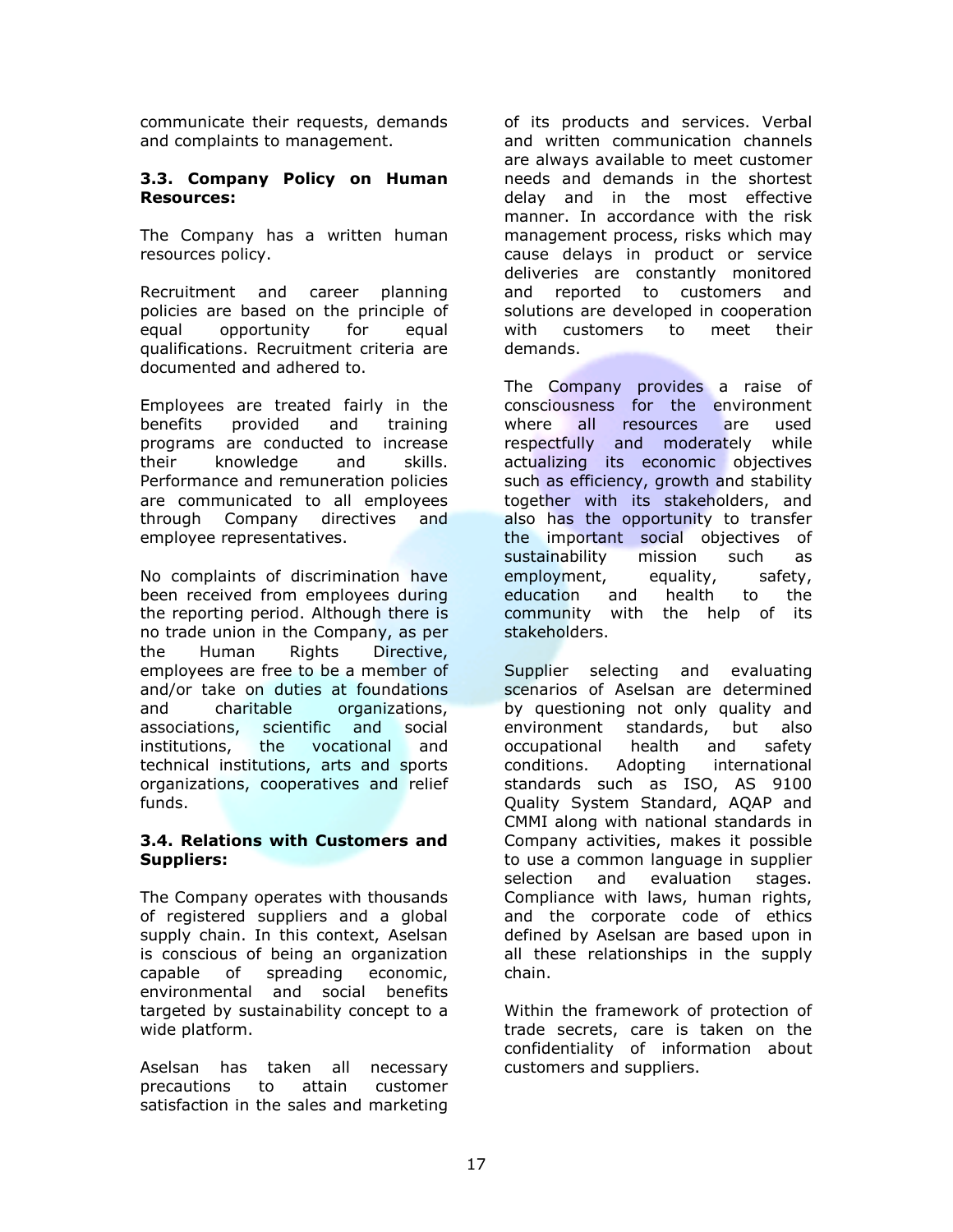#### **3.5. Ethical Rules & Social Responsibility:**

The ethical rules of Aselsan are publicly disclosed through the corporate web site.

Aselsan is a member of various local and international professional associations. Company executives and employees participate to local organizations' sector based and social activities as well as projects, and also occasionally represent the Company at board level.

In 2016 Aselsan sponsored the sportive activities of the *Turkish Armed Forces Rehabilitation and Care Center Handicapped Sports Club*, the publishing of the books prepared by the Anıtkabir Command on Mighty Leader Veteran Mustafa Kemal ATATÜRK and his principles and reforms in order to reach to large populations, and the vehicle for the disabled which was needed for the transportation of Turkish Armed Forces personnel's handicapped children for *Turkish Armed Forces Elele Foundation*. Also, Aselsan made donations to *Anatolia Village Guards Foundation* and the aid campaign for Afghanistan.

Aselsan complies with the laws and environmental values in all its activities. No lawsuits were filed against the Company on account of any harm done to the environment during the reporting period.

#### **3.6. Sustainability:**

Aselsan has an Environmental Management Policy approved by the senior management. An Environmental Safety Board (ESB) is established for the purpose of determining measures to be taken in connection with environmental safety at Aselsan Macunköy Facility, and assessing

results of environmental problems caused.

The Environmental Safety Board enables the calculation of carbon footprint value of the facility annually in compliance with ISO 14064 standard and informs national and international initiatives in connection therewith. Within this framework, Aselsan took part in the Carbon Disclosure Project (CDP) in 2012, which is regarded as the world's most comprehensive environmental initiative. In 2016, following due inspections, Aselsan has qualified to be included in the "highest" category on list "B".

The Company's greenhouse gas emissions are calculated and constantly monitored with reference to ISO TS 14064 standards and Green House Protocol. Aselsan is the holder of ISO 14001 Environmental Management System and OHSAS 18001 Occupational Health and Safety Integrated Management System certificates. The Company has also established a Human Rights Policy and disclosed it to public on the corporate web site.

Aselsan is a constituent of BIST Sustainability Index. The comprehensive Sustainability Report prepared in this context can be accessed from the Company's web site.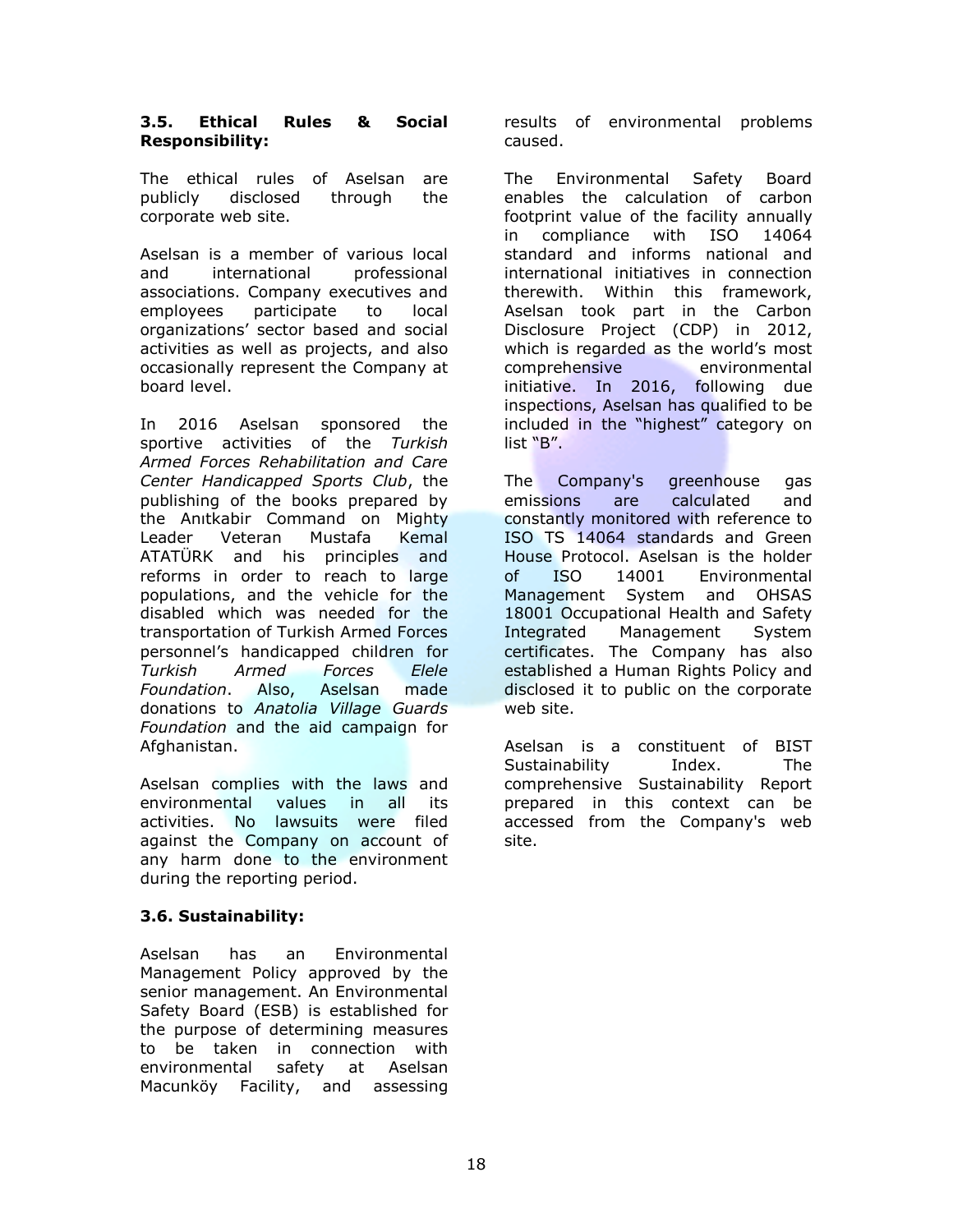## **SECTION 4: BOARD OF DIRECTORS**



#### **SYNOPSIS**

|           | The Company's vision, mission<br>and strategic goals are defined                                                                               |
|-----------|------------------------------------------------------------------------------------------------------------------------------------------------|
| $\ddot{}$ | The board works efficiently and<br>staffed with qualified members                                                                              |
|           | Three independent and no<br>executive members on the board                                                                                     |
| $\ddot{}$ | Corporate Governance, Audit,<br>and Early Detection and<br>Management of Risk Committees<br>are established and functional                     |
| ╋         | Principles of remuneration of<br>board members and senior<br>executives disclosed to public                                                    |
| ┿         | Chairman of the board and<br>general manager is not the same<br>person                                                                         |
|           | Conduct of board meetings<br>defined in internal regulations<br>and meeting/decision quorums<br>are included in the articles of<br>association |
|           | Losses incurred by the Company,<br>and third parties, as a result of<br>not performing the executives'<br>duties duly are insured              |
|           | Benefits provided to board<br>members are explained on<br>individual basis, but those of<br>senior executives are given<br>collectively        |
|           | No female member on the board.<br>No policy established, no target<br>or timing set for a minimum 25%<br>female board membership rate          |

#### **4.1. Functions of the Board of Directors:**

Strategic decisions of the board of directors aim to manage the Company's risk, growth, and return balance at an appropriate level and conduct a rational and cautious risk management approach with a view to the long-term interests of the Company. The board administers and represents the Company within these parameters.

The board of directors has defined the Company's strategic goals and identified the needs in human and financial resources, and controls management's performance. The board also oversees that Company activities are managed in compliance with the legislation, articles of association, internal procedures and established policies.

#### **4.2. Principles of Activity of the Board of Directors:**

Board of directors performs its activities in a transparent, accountable, fair and responsible manner.

Distribution of tasks between the members of the board of directors is explained in the annual report. The board of directors established internal control systems which are inclusive of risk management, information systems, and processes by also taking into consideration the views of the committees. In this context, the board reviews the effectiveness of risk management and internal control systems with sufficient frequency.

The presence, functioning, and effectiveness of internal controls and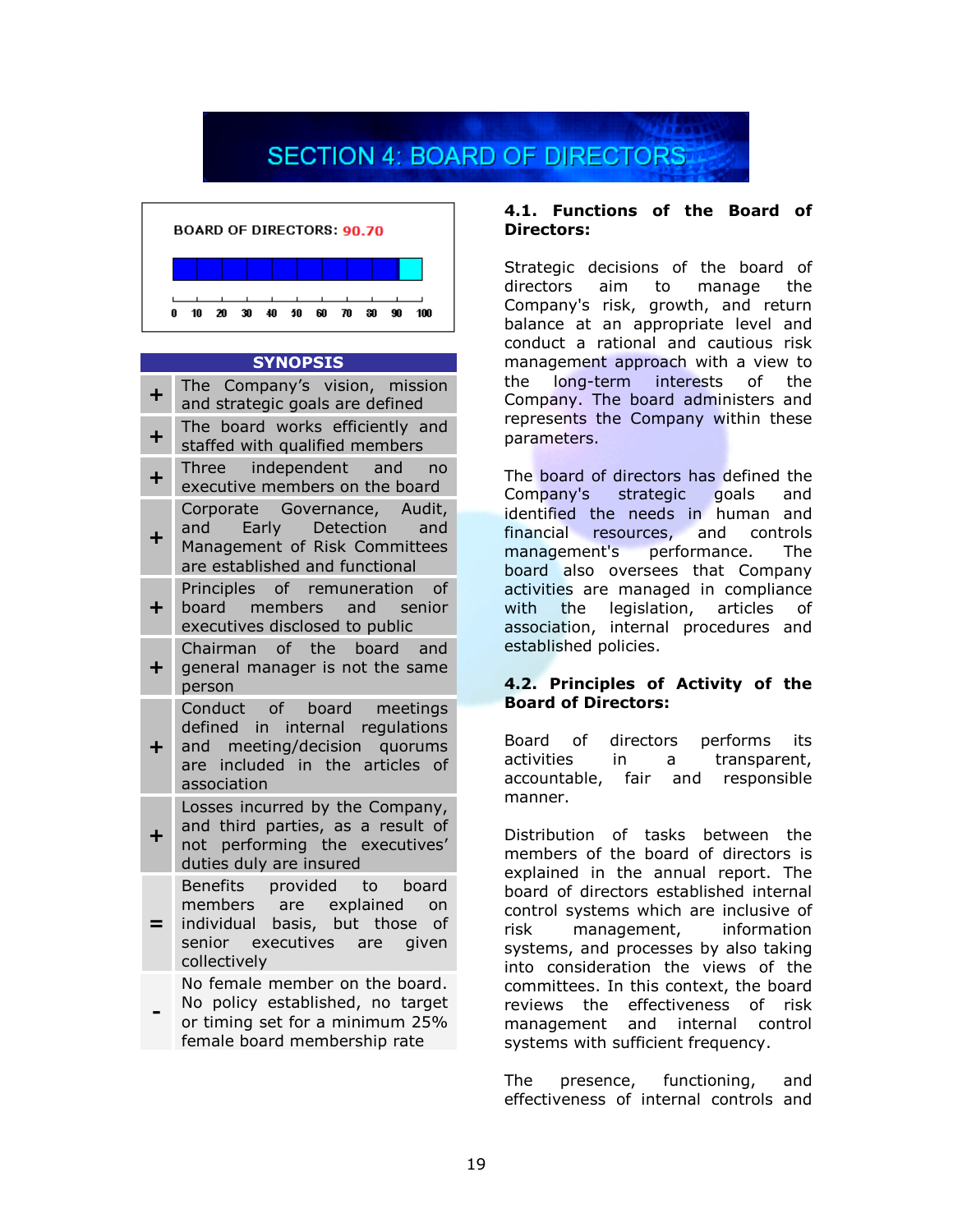internal audit are explained in the annual report. Chairman of the board and general manager's executive powers are separated and this separation is documented in the articles of association. There is no individual in the Company who has unlimited authority to take decisions on his/her own.

The board of directors plays a leading role in maintaining effective communication between the Company and the shareholders and settling any disputes which may arise, and works in close coordination with the Corporate Governance Committee and the "Investor Relations Department".

Defects and damages that may be caused by the board members during the execution of their duties have been insured with a rate exceeding 25% of the Company's capital and disclosed on the PDP.

#### **4.3. Structure of the Board of Directors:**

The Company's board of directors is composed of nine members and none of them are executive. There are three independent members who have the ability to execute their duties without being influenced under any circumstances.

No upper limit for the number of independent board members is set in the articles of association.

The Corporate Governance Committee has prepared a report on the candidates for independent board membership by taking into consideration whether or not the candidate meets the independency criteria and submitted this assessment as a report to the board for its approval. CMB criteria are complied with in determining independent candidates. Independent candidates for the board of directors have signed

a declaration of independence within the framework of the legislation, articles of association, and the CMB criteria.

There are no female members on the board of directors. The Company has not yet prepared a policy nor set a timetable to reach the Corporate Governance Principles' advisory target of minimum 25% female board membership rate.

#### **4.4. Conduct of the Meetings of the Board of Directors:**

Board meetings take place with sufficient frequency. Members allocate sufficient time for Company business and show utmost care to participate in each meeting.

Chairman of the board of directors sets the agenda for board meetings in consultation with other members and the general manager. Information on the agenda items of the board of directors is made available to the members at least 3 business days prior to the meeting date.

Each member is entitled to a single vote.

The conduct of the board of directors meetings is documented in internal regulations and meeting and decision quorums have been included in the articles of association of the Company.

There are no certain rules or limitations for board members taking on additional duties as executives and/or board members outside the Company. However, as per the provisions of the articles of associations, it has been declared that regulations of the Turkish Commercial Code, Capital Markets Law and the Capital Markets Board relating to corporate governance, and other relevant legislations will be respected.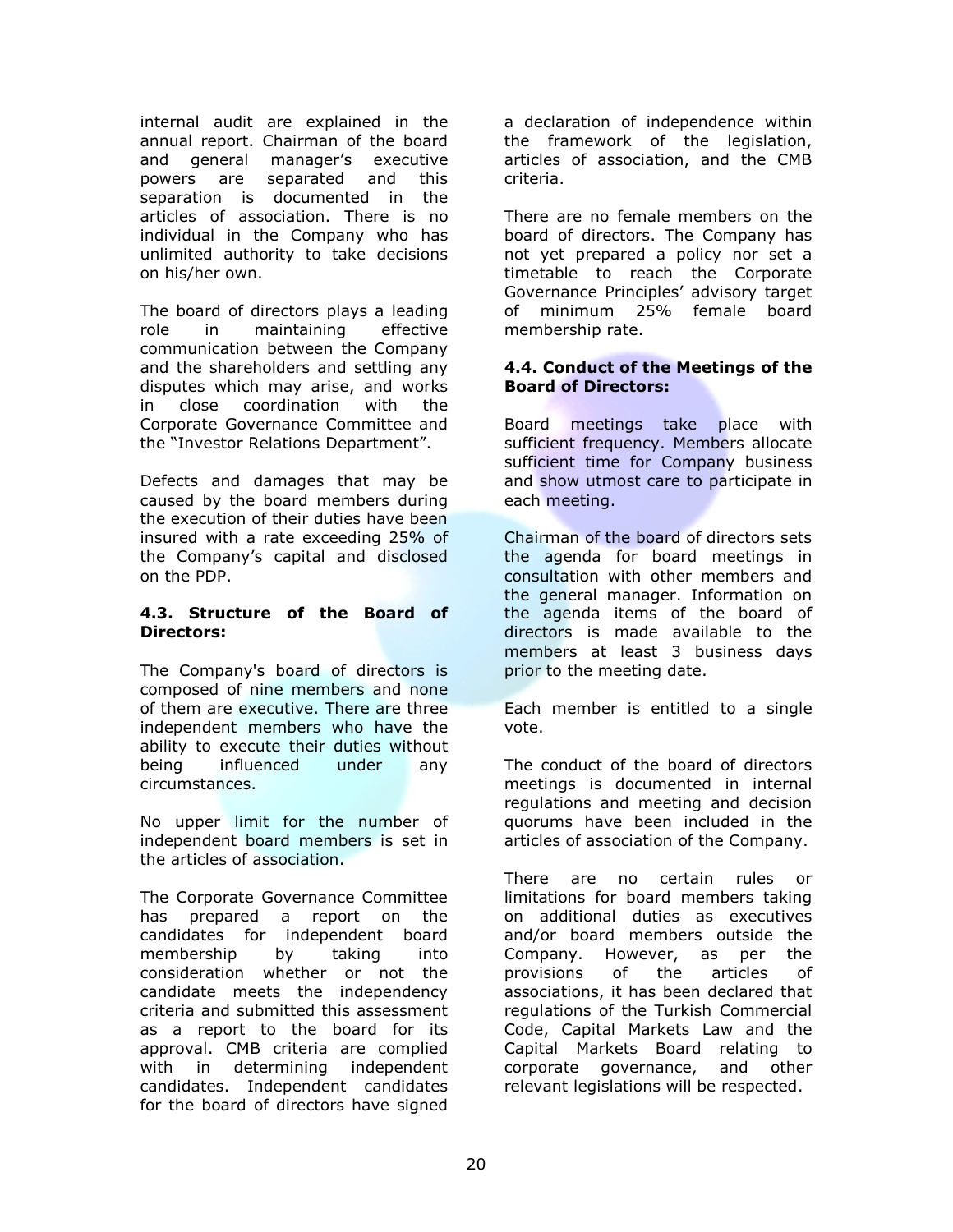#### **4.5. Committees Established Within the Board of Directors:**

Corporate Governance, Audit, and Early Detection and Management of Risk Committees are established from within the board of directors in order to fulfill its duties and responsibilities.

Functions of the committees, their working principles, and members are designated by the board of directors and disclosed on the Company's web site.

All members of the Audit Committee are elected among the independent board members. Also the chairmen of the Corporate Governance and Early Detection and Management of Risk Committees are elected among the independent board members. The Corporate Governance Committee has four members, while the other committees are composed of two members each. The chairman of the board and the general manager are not on the committees. With the exception of "Investor Relations Department" manager who serves on the Corporate Governance Committee, there are no other executive members on the committees as per corporate governance principles. Three nonindependent members of the board serve on two committees.

All necessary resources and support needed to fulfill the tasks of the committees are provided by the board of directors. Committees can invite any manager as they deem necessary to their meetings and obtain their views.

The frequency of committee meetings is sufficient, all activities are documented and records are kept. Reports containing information about the activities and the resolutions of the meetings are submitted to the board of directors.

Audit Committee supervises the operation and efficiency of the Company's accounting system, public disclosure, external audit and internal audit systems, reviews complaints that are received by the Company regarding Company accounting, internal and external independent audit systems, within the framework of the principle of confidentiality and finalizes them, notifies the board in writing on findings related to their duties and responsibilities and the related assessment and recommendations, following taking the opinion of responsible managers of the Company and the external auditor notifies the board in writing on whether the annual and interim statements disclosed to the public is in accordance with the Company's accounting principles, true and accurate. The Committee has convened four times during the course of reporting period.

Audit Committee members possess the qualifications listed in the Corporate Governance Principles communiqué.

The annual report contains information on activities and meeting resolutions of the Audit Committee, and number of written notices given to the board of directors in the reporting period.

The nomination and election process of the external audit firm, taking into account its competence and independence, starts with a proposal from the Audit Committee to the board and ends with the board's choice being presented and approved at the general assembly meeting.

The Corporate Governance Committee is established in order to determine whether or not the corporate governance principles are being fully implemented by the Company, if implementation of some of the principles are not possible, the reason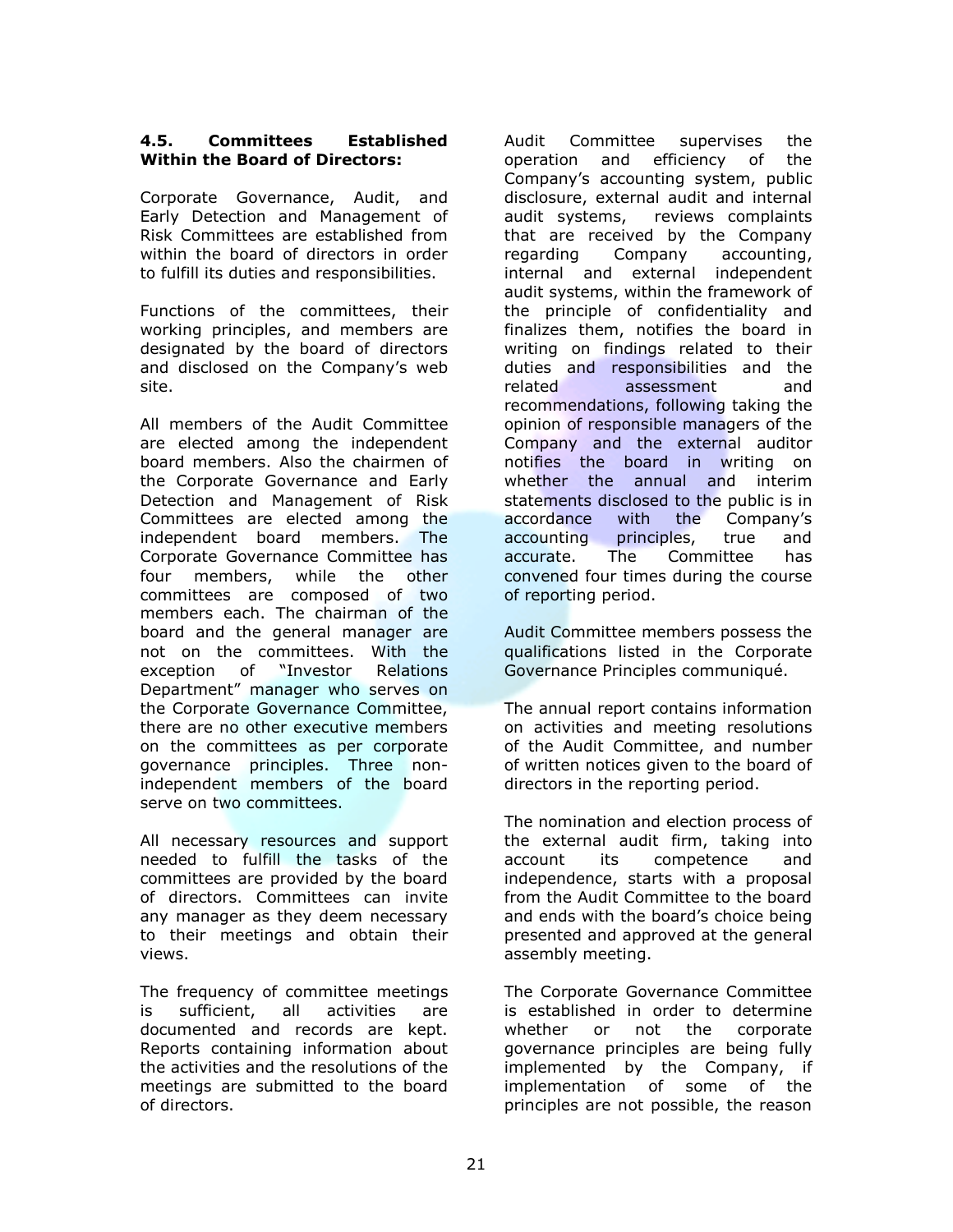thereof, and assess any conflict of interests arising as a result of lack of implementation of these principles, and present remedial advices to the board of directors. In addition, it oversees the work of the "Investor Relations Department". Investor Relations Department manager also serves on the Corporate Governance Committee. The Committee has convened six times during the reporting period.

The Corporate Governance Committee carries out the duties of the Nomination Committee and the Remuneration Committee, since they are not established. The proposals for independent board membership candidacy are evaluated by taking into consideration whether the candidates possess the criteria for independence under the applicable legislation and these assessments are documented.

Creation of a transparent system for identification, evaluation and training of suitable candidates for the board of directors and determination of policies and strategies in this respect as well as regular evaluation of the structure and productivity of the board of directors and submission of its recommendations to the board members on changes that can be implemented on these matters have all been designated as the responsibilities of the Committee in its charter. We will continue observing the level of functionality and efficiency of the Committee regarding such responsibilities.

Similarly, functions such as determination and supervision of remuneration of board members and senior executives on the basis of principles, criteria and applications used by taking into consideration Company's long-term objectives as well as submission of recommendations to the board about the remuneration of board members

and managers with administrative responsibility with regard to the level of compliance with the above criteria are also included in the working principles of the Committee. Our observations will continue in order to determine whether these functions are implemented or not.

The Early Detection and Management of Risk Committee carries out its tasks towards early detection of risks which may jeopardize the Company's assets, its development and progression, and measures taken to mitigate and manage those risks, and reviews risk management systems. The Committee has held six meetings within the reporting period.

#### **4.6. Remuneration of the Board of Directors and Senior Management:**

The board of directors have explained in the annual report whether the operational and financial targets disclosed to the public are met or not, along with reasons behind possible shortcomings. The principles of remuneration of board members and senior executives have been documented in writing and submitted to the shareholders' attention as a separate item at the general assembly meeting. A remuneration policy prepared for this purpose can be found on the Company's web site.

Stock options or performance based payments are not included in the remuneration package of the independent board members. Their remuneration is designated at a level to maintain their independence.

Aselsan does not lend any funds or extend any credits to a member of the board or to senior executives, or grant any personal loans through a third party, or extend any guarantees.

The executives have the required professional qualifications in order to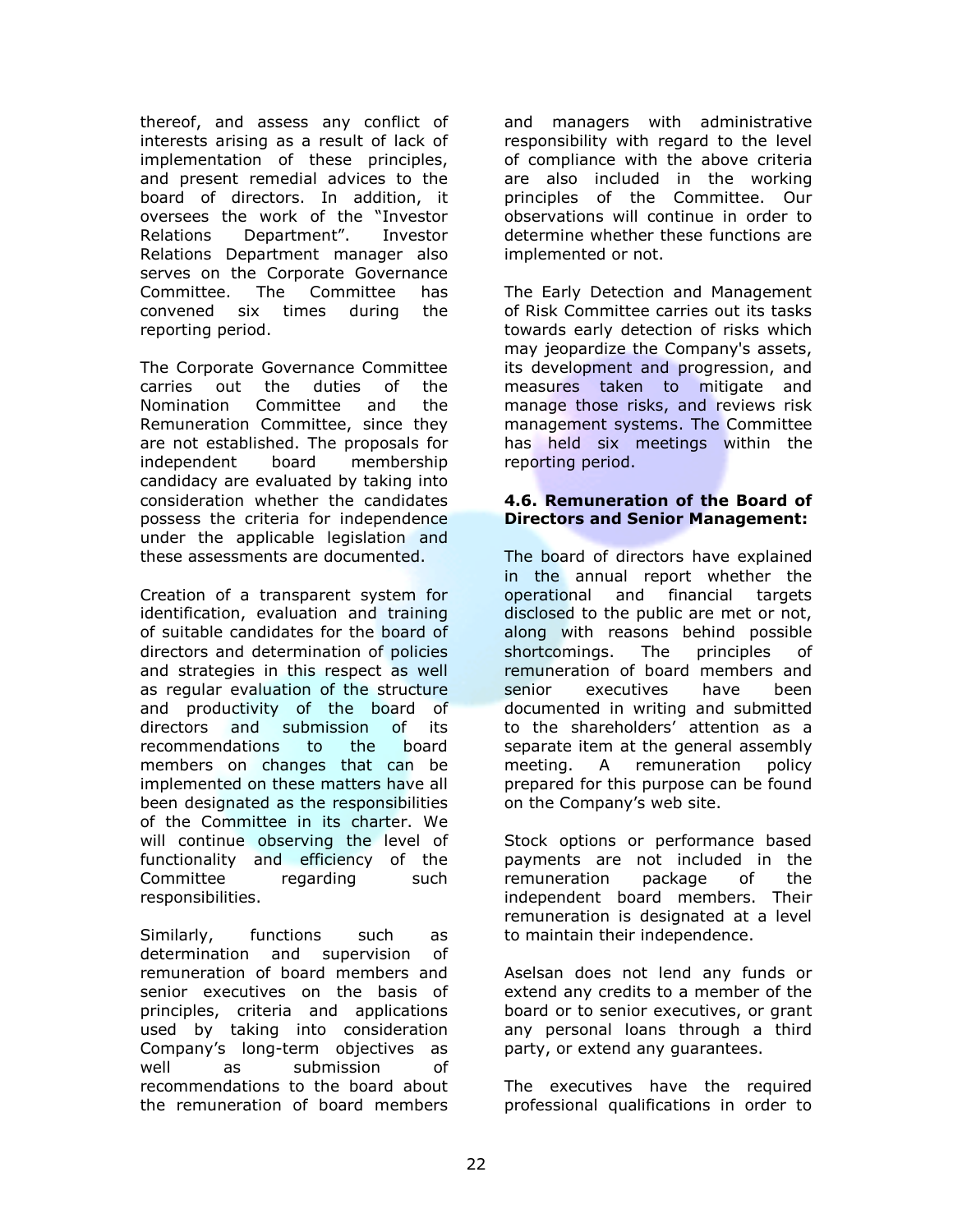perform the assigned duties. The executives comply with the legislation, articles of association, and in-house regulations and policies in fulfilling their duties.

There have been no cases where the executives used confidential and nonpublic Company information in favor of themselves or others. There are no executives who accepted a gift or favor directly or indirectly related to the Company's affairs, and provided unfair advantage.

There is an insurance policy on compensation for losses incurred by the Company, and third parties, as a result of not performing the executives' duties duly.

Benefits provided to board members are explained on individual basis in the annual report, but those of senior executives are disclosed collectively. Disclosure on individual basis is essential as per the Principles.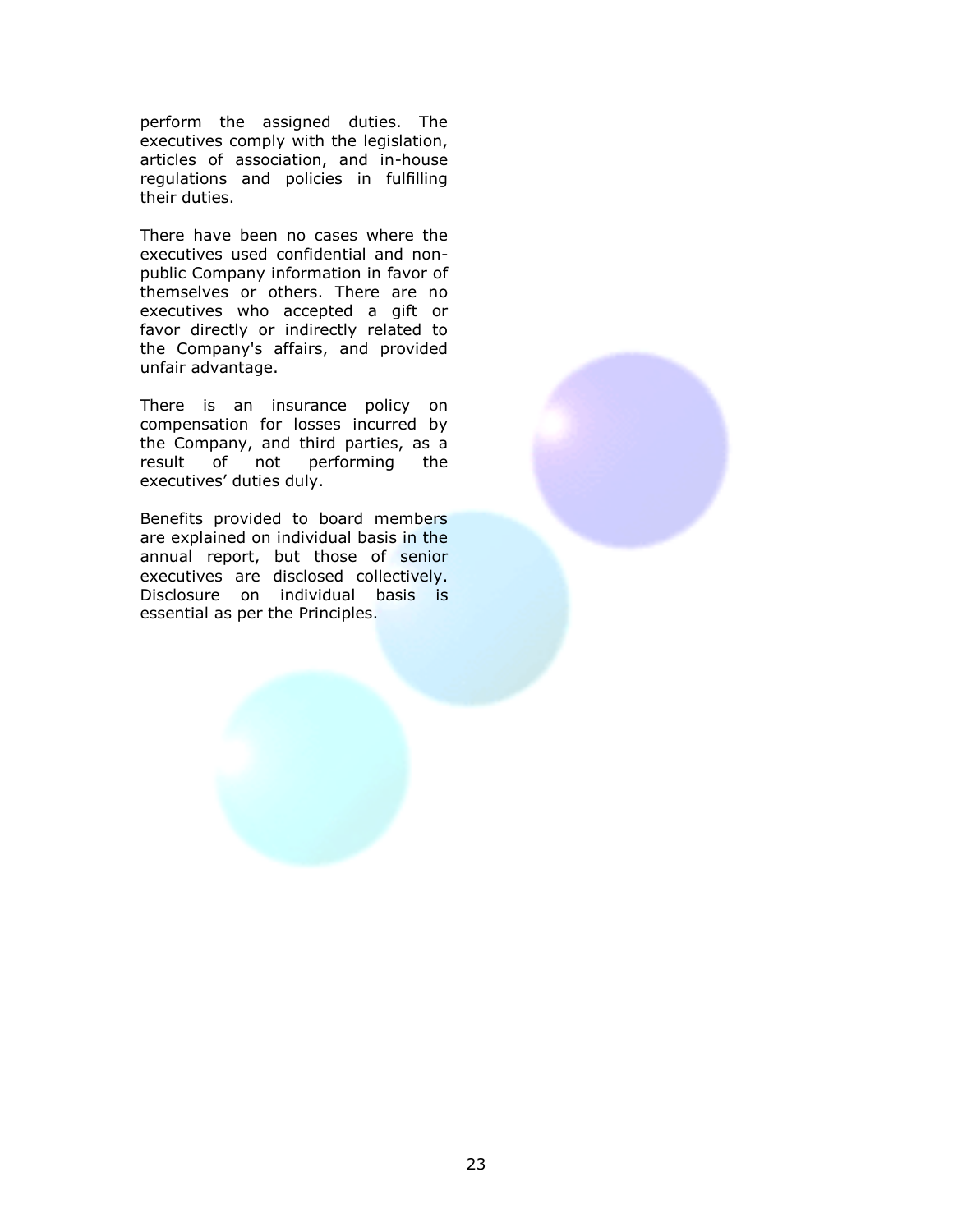**Rating Definitions** 

家生學

| Rating   | <b>Definition</b>                                                                                                                                                                                                                                                                                                                                                                                                                                                                                                                                                        |
|----------|--------------------------------------------------------------------------------------------------------------------------------------------------------------------------------------------------------------------------------------------------------------------------------------------------------------------------------------------------------------------------------------------------------------------------------------------------------------------------------------------------------------------------------------------------------------------------|
| $9 - 10$ | The company performs very good in terms of Capital Markets Board's<br>corporate governance principles. It has, to varying degrees, identified and<br>actively managed all significant corporate governance risks through<br>comprehensive internal controls and<br>management systems.<br>The<br>company's performance is considered to represent best practice, and it had<br>almost no deficiencies in any of the areas rated. Deserved to be included in<br>the BIST Corporate Governance Index on the highest level.                                                 |
| $7 - 8$  | The company performs good in terms of Capital Markets Board's corporate<br>governance principles. It has, to varying degrees, identified all its material<br>corporate governance risks and is actively managing the majority of them<br>through internal controls and management systems. During the rating<br>process, minor deficiencies were found in one or two of the areas rated.<br>Deserved to be included in the BIST Corporate Governance Index.                                                                                                              |
| 6        | The company performs fair in terms of Capital Markets Board's corporate<br>governance principles. It has, to varying degrees, identified the majority<br>of its material corporate governance risks and is beginning to actively<br>manage them. Deserved to be included in the BIST Corporate Governance<br>Index and management accountability is considered in accordance with<br>national standards but may be lagging behind international best practice.<br>During the ratings process, minor deficiencies were identified in more than<br>two of the areas rated. |
| $4 - 5$  | The company performs weakly as a result of poor corporate governance<br>policies and practices. The company has, to varying degrees, identified its<br>minimum obligations but does not demonstrate an effective, integrated<br>system of controls for managing related risks. Assurance mechanisms are<br>weak. The rating has identified significant deficiencies in a number (but<br>not the majority) of areas rated.                                                                                                                                                |
| <4       | The company performs very weakly and its corporate governance policies<br>and practices are overall very poor. The company shows limited<br>awareness of corporate governance risks, and internal controls are almost<br>non-existent. Significant deficiencies are apparent in the majority of areas<br>rated and have led to significant material loss and investor concern.                                                                                                                                                                                           |